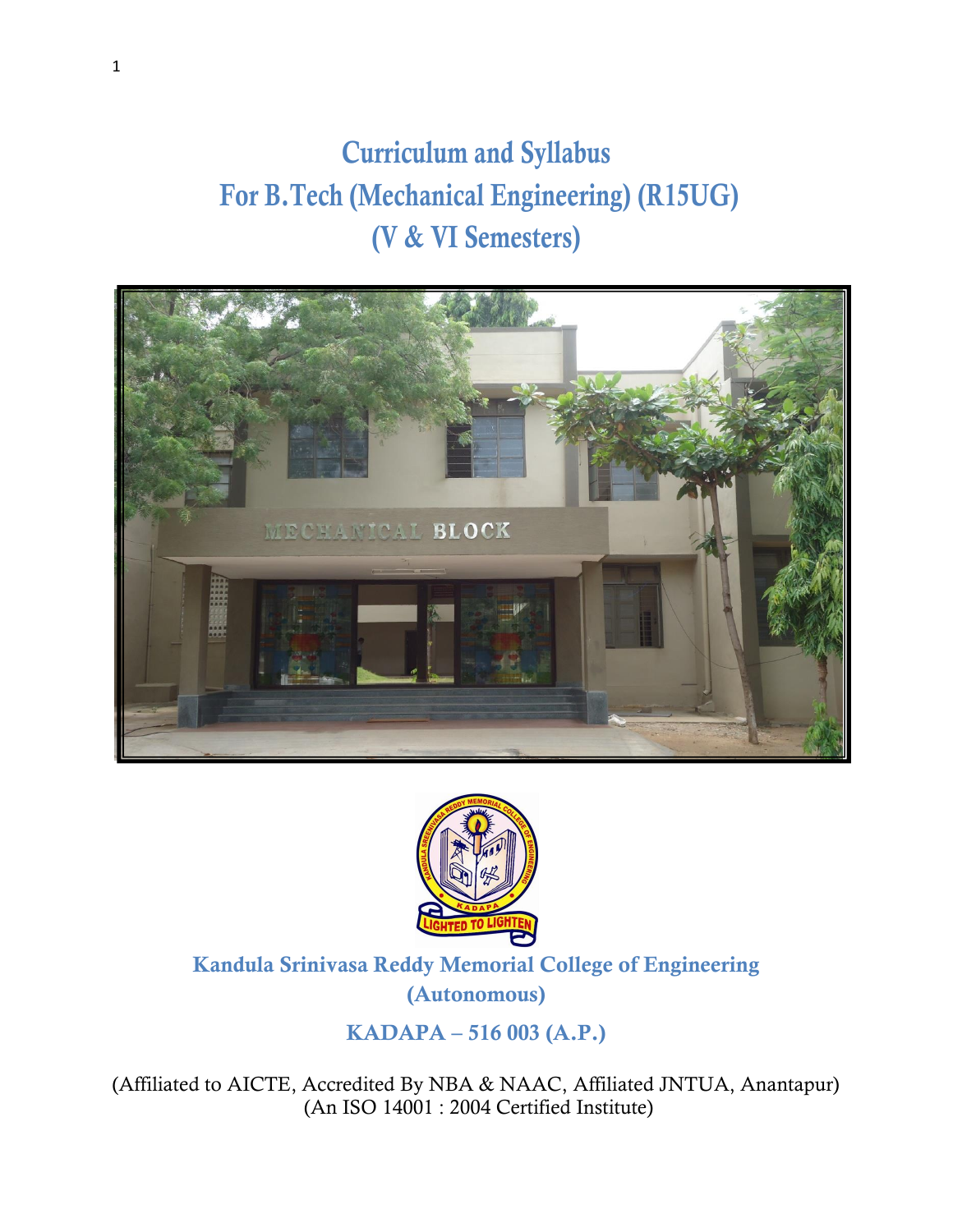|                         | эсписэн        |                                                                   |                |                         |              |                         |               |           |                         |
|-------------------------|----------------|-------------------------------------------------------------------|----------------|-------------------------|--------------|-------------------------|---------------|-----------|-------------------------|
| S.No                    | <b>Subject</b> | <b>Subject</b>                                                    | <b>Subject</b> | L                       | T            | ${\bf P}$               | IM            | <b>EM</b> | <b>Cre</b>              |
|                         | code           |                                                                   | Category       |                         |              |                         |               |           | dits                    |
|                         |                |                                                                   |                |                         |              |                         |               |           |                         |
| 1.                      | 1503501        | <b>Heat Transfer</b>                                              | PJ             | $\overline{\mathbf{3}}$ | $\mathbf{1}$ | $\boldsymbol{0}$        | 30            | 70        | $\overline{\mathbf{3}}$ |
| $\overline{2}$          | 1503502        | <b>of</b><br><b>Design</b><br><b>Machine</b>                      | PJ             | $\overline{\mathbf{3}}$ | $\mathbf{1}$ | $\bf{0}$                | 30            | 70        | $\overline{\mathbf{3}}$ |
|                         |                | <b>Elements-I</b>                                                 |                |                         |              |                         |               |           |                         |
|                         |                |                                                                   |                |                         |              |                         |               |           |                         |
| $\overline{\mathbf{3}}$ | 1503503        | <b>Machine tools</b>                                              | PJ             | $\overline{\mathbf{3}}$ | $\mathbf{1}$ | $\bf{0}$                | 30            | 70        | $\overline{\mathbf{3}}$ |
| 4.                      | 1503504        | <b>Dynamics of Machinery-I</b>                                    | PJ             | 3                       | $\mathbf{1}$ | $\bf{0}$                | 30            | 70        | $\overline{\mathbf{3}}$ |
| 5                       | 1503505        | <b>Thermal Engineering II</b>                                     | PJ             | $\overline{\mathbf{3}}$ | $\mathbf{1}$ | $\bf{0}$                | 30            | 70        | $\overline{\mathbf{3}}$ |
|                         | 1503506        | <b>Hydraulic Machinery</b>                                        |                | $\overline{\mathbf{3}}$ | $\mathbf{1}$ | $\bf{0}$                | 30            | 70        | $\overline{\mathbf{3}}$ |
| Elective<br>$\bullet$   | 1503507        | <b>Industrial Management</b>                                      |                |                         |              |                         |               |           |                         |
|                         | 1503508        | Entrepreneurship                                                  | PJ             |                         |              |                         |               |           |                         |
|                         |                |                                                                   |                |                         |              |                         |               |           |                         |
| $\overline{7}$          | 1503509        | <b>Thermal Engineering Lab</b>                                    | PJ             | $\bf{0}$                | $\bf{0}$     | $\overline{\mathbf{3}}$ | 50            | 50        | $\overline{2}$          |
| 8                       | 1524510        | <b>Advanced English</b>                                           | HU             | $\bf{0}$                | $\bf{0}$     | $\overline{\mathbf{3}}$ | 50            | 50        | $\overline{2}$          |
|                         |                | <b>Communication Skills</b>                                       |                |                         |              |                         |               |           |                         |
|                         |                | Lab                                                               |                |                         |              |                         |               |           |                         |
|                         |                | <b>Total</b>                                                      |                | 18                      | 06           | 06                      | 280           | 520       | 22                      |
| <b>VI</b> semester      |                |                                                                   |                |                         |              |                         |               |           |                         |
|                         |                |                                                                   |                |                         |              |                         |               |           |                         |
| S.N                     | <b>Subject</b> | <b>Subject</b>                                                    | <b>Subject</b> | L                       | T            | ${\bf P}$               | $\mathbf{IM}$ | <b>EM</b> | <b>Cre</b>              |
| $\bf{0}$                | code           |                                                                   | Category       |                         |              |                         |               |           | dits                    |
|                         |                |                                                                   |                |                         |              |                         |               |           |                         |
| 1.                      |                |                                                                   |                |                         |              |                         |               |           |                         |
|                         | 1525601        | <b>Managerial</b><br><b>Economics</b>                             | HU             | 3                       | $\mathbf{1}$ | $\bf{0}$                | 30            | 70        | $\overline{\mathbf{3}}$ |
|                         |                | and                                                               |                |                         |              |                         |               |           |                         |
|                         |                | <b>Financial Analysis</b>                                         |                |                         |              |                         |               |           |                         |
| $\overline{2}$          | 1503602        | <b>of</b><br><b>Machine</b><br><b>Design</b>                      | PJ             | $\overline{\mathbf{3}}$ | $\mathbf{1}$ | $\bf{0}$                | 30            | 70        | $\overline{\mathbf{3}}$ |
|                         |                | <b>Elements-II</b>                                                |                |                         |              |                         |               |           |                         |
| 3.                      | 1503603        | <b>Operations Research</b>                                        | PJ             | 3                       | $\mathbf{1}$ | $\bf{0}$                | 30            | 70        | $\overline{\mathbf{3}}$ |
| $\overline{\mathbf{4}}$ | 1503604        | <b>Dynamics of Machinery-</b>                                     | PJ             | $\overline{\mathbf{3}}$ | $\mathbf{1}$ | $\bf{0}$                | 30            | 70        | $\overline{\mathbf{3}}$ |
|                         |                | $\mathbf{I}$                                                      |                |                         |              |                         |               |           |                         |
| 5                       | 1503605        | Refrigeration<br>and Air-                                         | <b>PJ</b>      | 3                       | $\mathbf{1}$ | $\boldsymbol{0}$        | 30            | 70        | 3                       |
|                         |                | Conditioning                                                      |                |                         |              |                         |               |           |                         |
|                         | 1503606        | <b>Automobile Engineering</b>                                     |                | $\overline{\mathbf{3}}$ | $\mathbf{1}$ | $\bf{0}$                | 30            | 70        | $\overline{3}$          |
| $\bullet$               | 1503607        | <b>IC Engines</b>                                                 | PJ             |                         |              |                         |               |           |                         |
| Elective II             | 1503608        | <b>Power plant Engineering</b>                                    |                |                         |              |                         |               |           |                         |
|                         |                |                                                                   |                |                         |              |                         |               |           |                         |
| $\overline{7}$          | 1503609        | Metrology&                                                        | PJ             | $\bf{0}$                | $\bf{0}$     | $\overline{\mathbf{3}}$ | 50            | 50        | $\overline{2}$          |
| 8                       |                | <b>Machine Tools Lab</b><br><b>Transfer</b><br><b>Heat</b><br>and | PJ             | $\bf{0}$                | $\bf{0}$     | $\overline{\mathbf{3}}$ | 50            | 50        | $\overline{2}$          |
|                         | 1503610        |                                                                   |                |                         |              |                         |               |           |                         |
|                         |                | <b>Dynamics Lab</b><br><b>Total</b>                               |                | 18                      | 06           | 06                      | 280           | 520       | 22                      |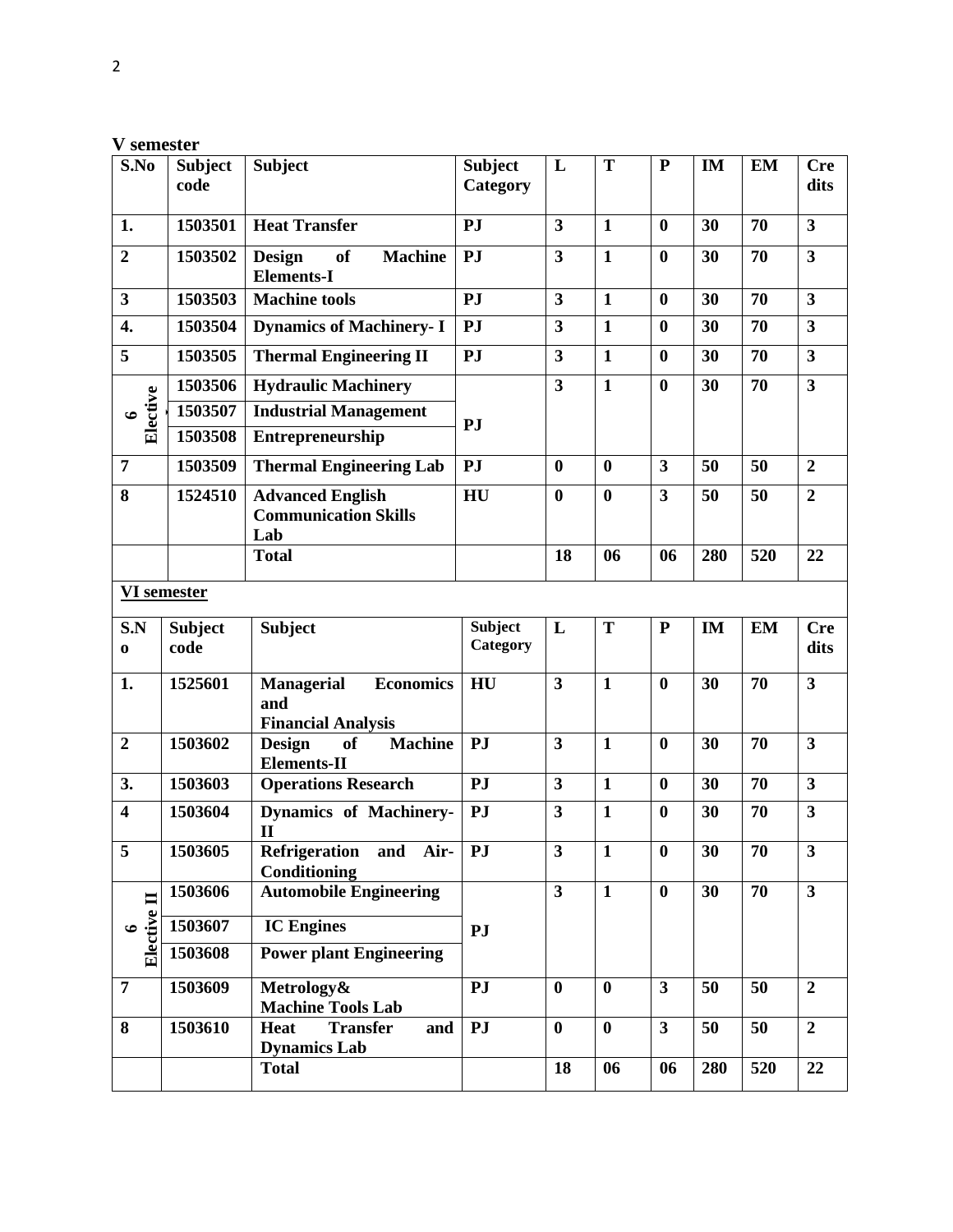| ◡ | ш | . . |
|---|---|-----|
|   |   |     |

#### **(1503501) HEAT TRANSFER**

#### **COURSE OBJECTIVE:**

This course provides the knowledge to understand the various modes of heat transfer like conduction, convection and radiation and also heat exchangers, fins efficiency.

### **UNIT I**

**Introduction:** Modes, mechanisms and laws of heat transfer – Relationship between thermodynamics and heat transfer.

**Conduction Heat transfer:** Fourier law of equation – General heat conduction equation in Cartesian, Cylindrical and spherical coordinates.

One Dimensional steady state heat conduction in Homogeneous slab, hollow cylinders and spheres – Overall heat transfer coefficient – electrical analogy –with variable thermal conductivity– Composite systems and Logarithmic mean area and geometrical mean area - Critical radius / thickness of insulation - with internal heat sources or heat generation.

### **UNIT-II**

**One Dimensional Transient heat conduction:** Systems with negligible internal resistance - Significance of Biot and Fourier Numbers – Chart solution of transient conduction systems –semi – infinite body and problems.

### **Heat transfer through extended surfaces (or) fins:**

Extended surface (fins) heat transfer – Long Fin, Fin with insulated tip and short fin with problems

### **UNIT – III**

**Radiation heat transfer:** Introduction, physical mechanism, radiation properties, Concept of black body ,grey body - laws of black body radiation – irradiation - laws of Planck's, wien, kirchoff, Lambert and Stefan Bolt man law - concept of shape factor- Emissivity – Heat exchange between grey bodies – radiation shields – problems.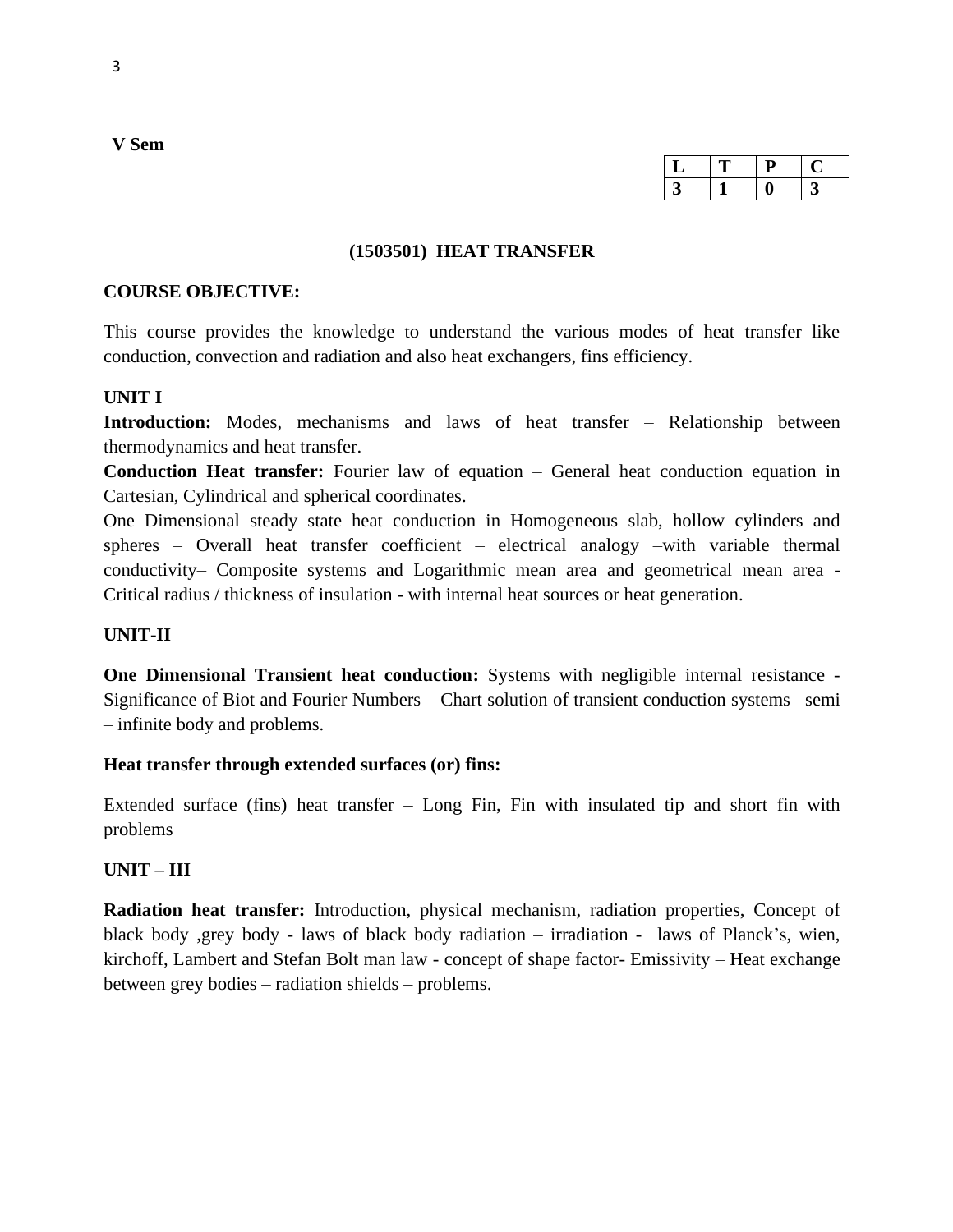# **UNIT –IV**

**Convection heat transfer**: Introduction of convective heat transfer, Concepts of Continuity, Momentum and Energy equation – Classification of convection.

# **Forced convention**-

**External flows:** Concepts of hydrodynamic and thermal boundary layer and use of empirical correlation for convective heat transfer for flow over – Flat plates, Cylinders and spheres.

**Internal flows:** Division of internal flow through concepts of Hydrodynamic and thermal entry lengths – use of empirical correlations for convective heat transfer in Horizontal pipe flow, annular flow.

**Free Convection:** Development of Hydrodynamic and thermal boundary layer along a vertical plate – convective heat transfer on vertical plates and cylinders.

# **UNIT – V**

.

**Heat Exchangers**: Introduction, classification of heat exchangers – overall heat transfer coefficient and fouling factor, concepts of LMTD, Effectiveness and NTU method- problems. **Boiling and Condensation**: Principles of Boiling-Pool boiling, Regimes and determination of heat transfer coefficient in nucleate boiling, Critical heat flux and film boiling. Condensation film wise and drop wise condensation- Nusselt's theory of condensation on a vertical plate.

# **TEXT BOOKS**

- 1. Basics of Heat and Mass Transfer-D.S.Kumar, Katsons books
- 2. Holman.J.P, "Heat Transfer", Tata McGraw-Hill, 2008.
- 3. Fundamentals of Engg.Heat and Mass Transfer R.C. Sachdeva, 3/E New age International,2009
- 4. Kothandaraman.C.P, Subramanyan.S, "Heat and Mass Transfer ", New age International, 7th edition, 2010

# **REFERENCES**

- 1. Ozisik.M.N, "Heat Transfer", McGraw-Hill Book Co., 2003.
- 2. Nag.P.K, "Heat Transfer", Tata McGraw-Hill, New Delhi, 2006.
- 3. Heat and Mass transfer, R.K. Rajput, S.Chand & Company Ltd.,

# **DATA BOOK**

- 1. Heat and Mass rransfer –Subramanyam and Domkondwar
- 2. Khurmi.R.S, "Steam Tables", S.Chand Publishers, 2012.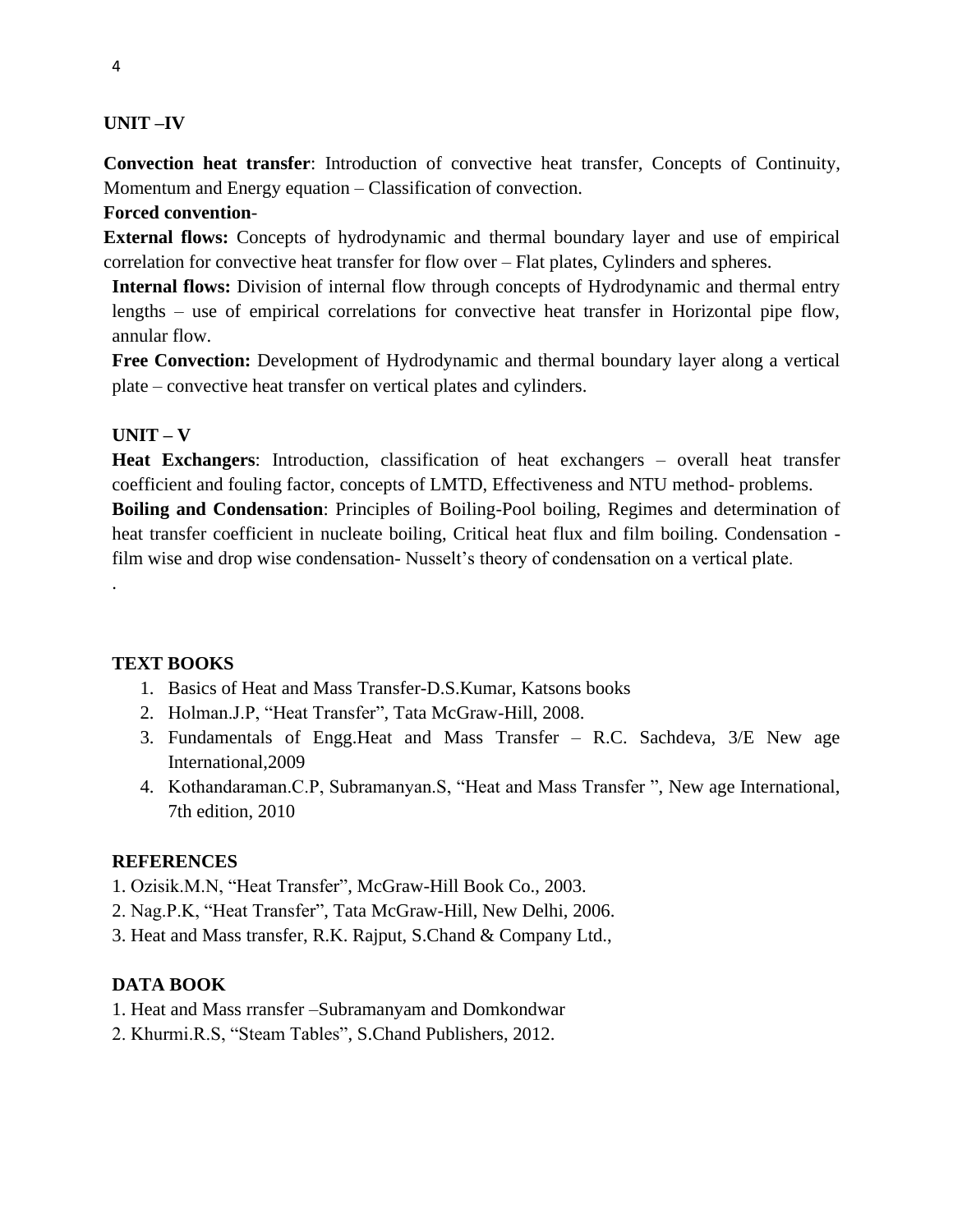| سه |  |  |
|----|--|--|
|    |  |  |

### **(1503502) DESIGN OF MACHINE ELEMENTS – I**

### **COURSE OBJECTIVE:**

- 1. To study the basic design principles and apply the principles to the design of various elements encountered in Mechanical machines and structures.
- 2. To determine the strength of the components.
- 3. To determine the failure conditions and apply them to real life Problems.
- 4. To design simple joints

### **UNIT – I**

**INTRODUCTION:** General considerations of design, design process. Engineering Materials properties

**STRESSES IN MACHINE MEMBERS:** Simple stresses – Combined stresses –Torsional and bending Stresses – impact stresses – stress -strain relation-Principal stresses.

### **UNIT – II**

**THEORIES OF FAILURE** – Factor of safety – Design for strength and rigidity. Concept of stiffness in tension, bending, torsion and Combined cases

**STRENGTH OF MACHINE ELEMENTS:** Stress concentration –notch sensitivity –Design for fluctuating stresses – Endurance limit – Estimation of Endurance strength –Gerber curve-Goodman's line – Soderberg's line.

# **UNIT – III**

**WELDED JOINTS**: Introduction-types of welded joints- strength of transverse fillet and parallel fillet welded joints-Axially loaded unsymmetrical welded joints- Ecentrically loaded welded joints.

**BOLTED JOINTS** – Forms of Screw threads, Stresses in Screw fasteners, Design of bolts with pre-stresses – Design of joints under eccentric loading

### **UNIT – IV**

**SHAFTS**: Design of solid and hollow shafts for strength and rigidity – Design of shafts for combined bending and axial loads – Shaft sizes – BIS code.

### **UNIT – V**

**COTTER JOINTS:** Design of Cotter joints: spigot and socket, sleeve and cotter- Knuckle joints.

**KEYS AND COUPLINGS:** Design of Rigid couplings: Muff, Split muff and Flange couplings-Bushed pin type flexible coupling.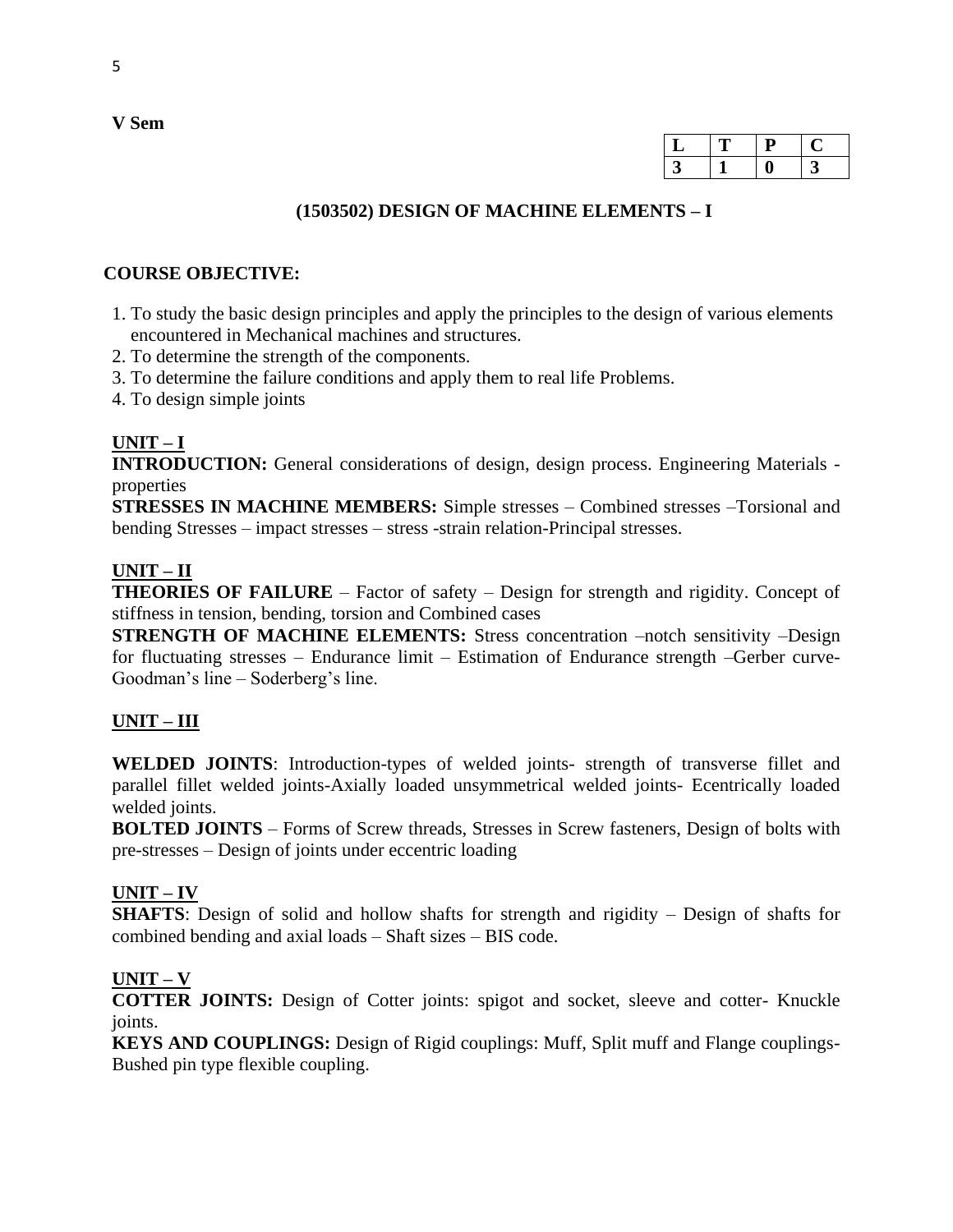### **Text Books:**

- 1. Design of Machine Elements, V.B. Bhandari , TMH Publishers, New Delhi, 2nd edition, 2013
- 2. Machine Design, R.S. Kurmi and J.K. Gupta , S.Chand Publishers, New Delhi
- 3. Machine Design, R.K.Jain, Khanna Publishers, New Delhi.

### **Reference Books:**

- 1. Machine Design, Pandya and Shah, Charotar Publishers, Anand, 17th edition, 20
- 2. Mechanical Engineering Design, JosephE.Shigely,TMH Publishers, New Delhi, 9th edition, 2011
- 3. Design of Machine Elements, M.F.Spotts, PHI Publishers, New Delhi.
- 4. Machine Design, R.L. Norton, Tata McGraw Hill Publishers, 2nd edition, 2002
- 5. Design Data Books by KBalaveera Reddy andMahadevan.K

**NOTE:** Design data books are permitted in the examinations.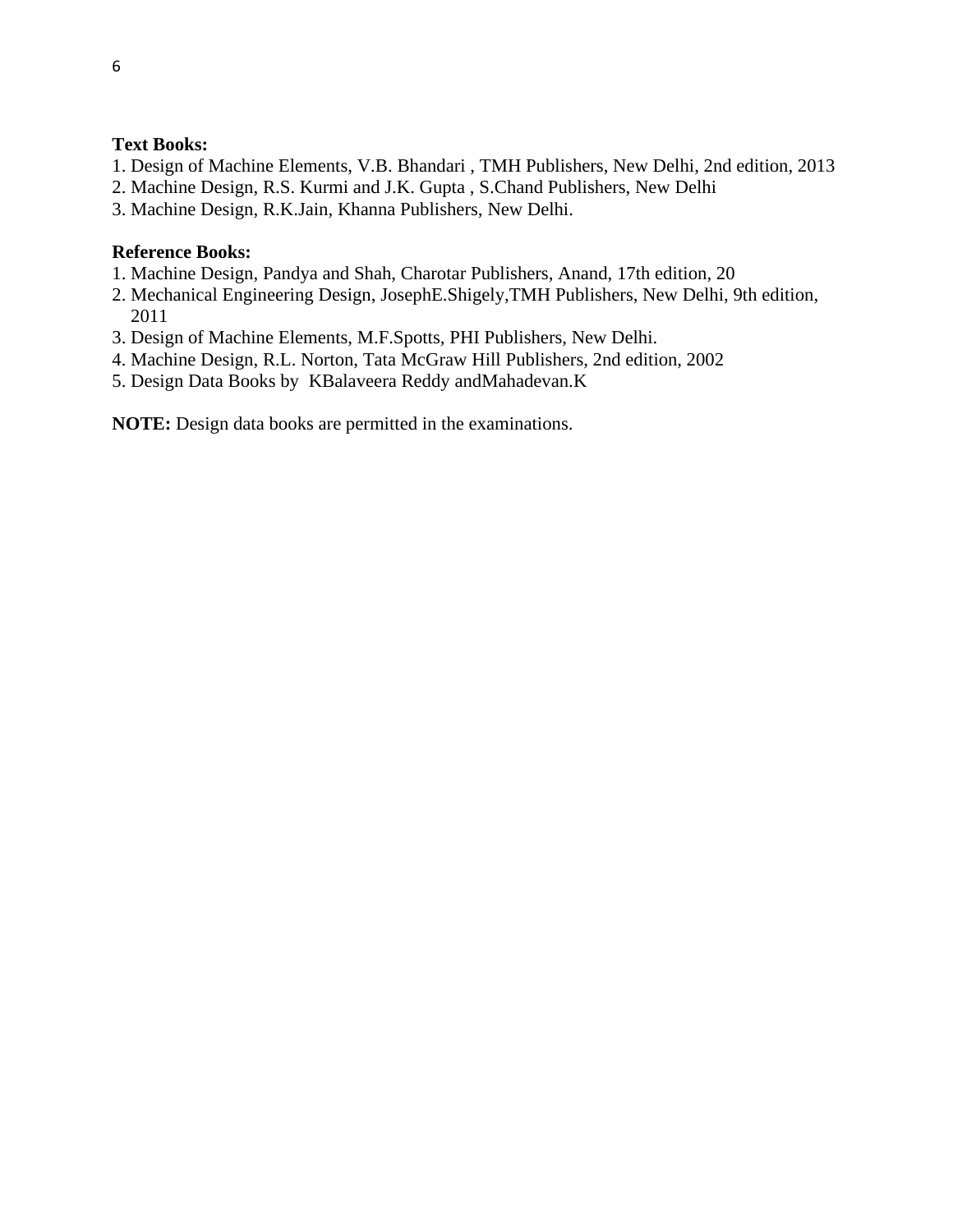| ⊔ |  | سه |
|---|--|----|
|   |  | ັ  |

### **(1503503) MACHINE TOOLS**

### **COURSE OBJECTIVE:**

- 1. To familiarize the working of Lathe machines
- 2. To study the working principle of Shaper, Planer and Slotting machines
- 3. To study the working principle and different operations performed on Drilling machines and to know the working principle of Boring machines
- 4. To study the working principle of Milling machines and to get knowledge on the division of the given work piece periphery into number of equal parts.
- 5. To study the working principle of different types of grinding machines, broaching machines and to give brief idea on lapping and honing processes.

# **UNIT – I**

Basic elements of machining – Orthogonal, Oblique Cutting, Classification of cutting tools. Geometry of Single point cutting tool and Angles, Types of Chips, Chip Breakers. Cutting Tool materials, Tool failures.

**ENGINE LATHE:** Principle of working, Specification of Lathe, Types of Lathes, Operations performed, Workholding devices, Machining Parameters – Cutting Speed, Feed, Depth of Cut and Machining time, Taper turning methods, Thread cutting, Introduction to Capstan & Turret Lathes.

# **UNIT – II**

**Shaper**– Working principle, Specifications, Classification, Principle parts of a Shaper, Machining time Calculations.

**Planer** - Working principle, Specifications, Classification, Principle parts of a Planer **Slotter** - Working principle, Specifications, Classification, Principle parts of a Slotter

# **UNIT – III**

**DRILLING MACHINES: -** Specifications, Operations performed, tool holding devices, Twist drill, types of drilling machines – Sensitive drilling machine, Upright drilling machine, radial drilling machine, Gang drilling machine, Multiple Spindle drilling machine.

**BORING MACHINES: Types –** Horizontal Boring machine, Jig Boring machine.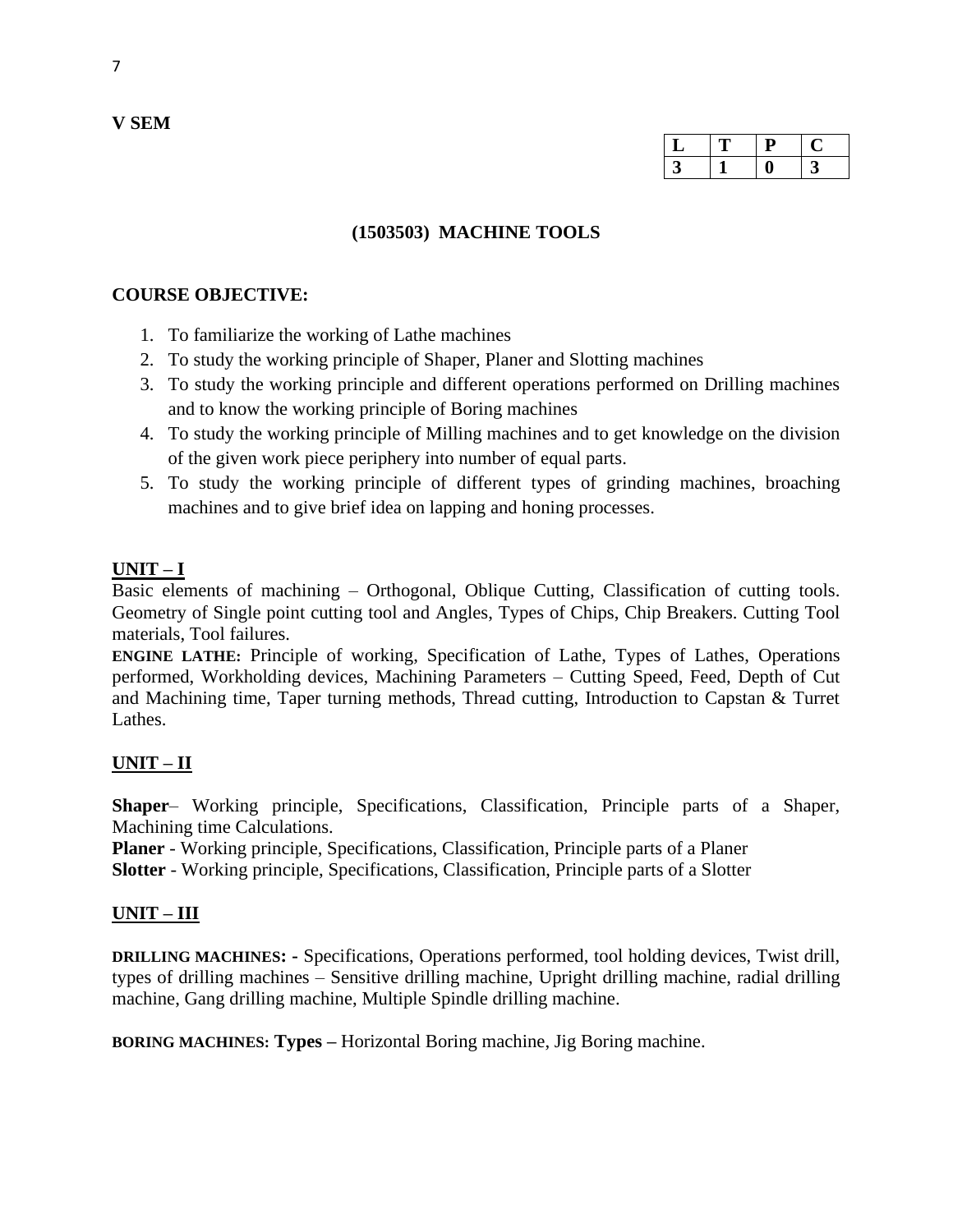### **UNIT – IV**

**Milling machine** – Principles of working – specifications – classifications of milling machines – Principle features of horizontal, vertical and universal milling machines –machining operations,– Up milling and Down milling - Working mechanism of Universal Dividing head, methods of indexing –Direct, Plain, Compound, Differential and Angular.

### **UNIT –V**

**GRINDING MACHINES:** Classification of grinding machines – Cylindrical and Surface grinding machines – Tool and Cutter Grinders. Grinding wheel – Specification, Selection of grinding wheel, Wheel truing and Wheel dressing.

**BROACHING :** Types of broaching machines – Horizontal, Vertical, Continuous broaching machines, Elements of broach, broaching operations.Introduction to Lapping and Honing.

#### **TEXT BOOKS :**

- 1. Production Technology, R.K. Jain and S.C. Gupta.
- 2. Workshop Technology Vol II, B.S. Raghuwanshi.
- 3. Workshop Technology Vol II, Hazra Choudhary

#### **REFERENCES :**

- 1. Machine Tools, C.Elanhezhian and M. Vijayan, Anuradha Agencies Publishers.
- 2. Manufacturing Technology, Kalpakzian, Pearson
- 3. Production Technology, H.M.T. (Hindustan Machine Tools).
- 4. Introduction to Manufacturing Technology, Date, Jaico Publ. House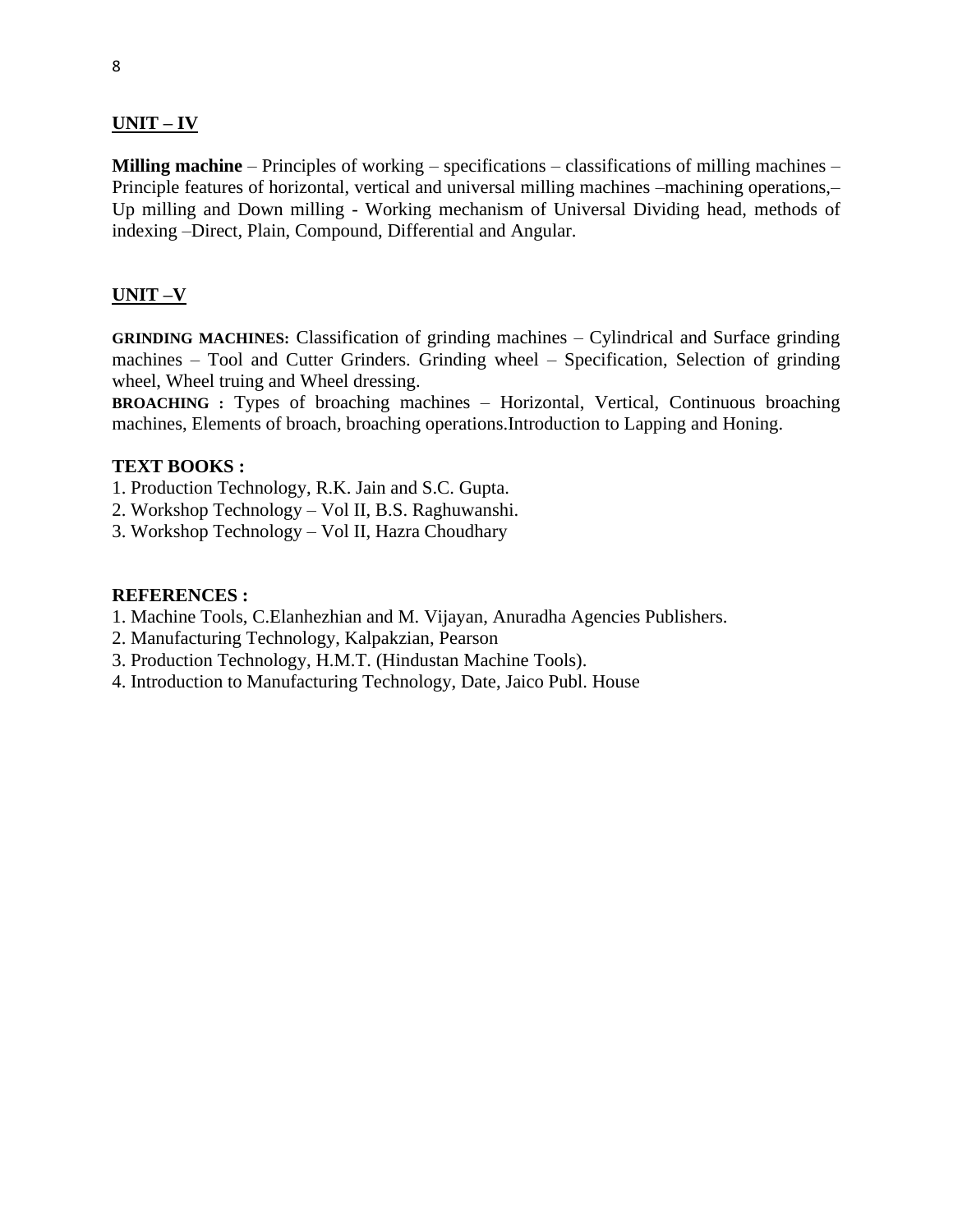| ⊔ | г | ι. | . . |
|---|---|----|-----|
|   |   |    | ⊾   |

### **(1503504) DYNAMICS OF MACHINERY -I**

# **COURSE OBJECTIVE:**

To study types of gear trains

To study Types of transmission units like belt, rope, chain etc…

To study brakes and dynamometers

To study concept of turning moment diagrams, flywheels and punching press

To study about of Governors

# **UNIT – I**

**GEAR TRAINS**: Introduction –Types of gears – Simple, compound, reverted and Epicyclic gear trains-sun and planet system. Train value – Methods of finding train value or velocity ratio – Tabular column method for Epicyclic gear trains. Torque in epicyclic gear trains, Differential gear of an automobile.

# **UNIT – II**

**BELT, ROPE AND CHAIN DRIVES** : Introduction, Belt and rope drives, selection of belt drive- types of belt drives, materials used for belts and ropes, velocity ratio of belt drives, slip of belt, creep of belt, tensions for flat belt drive, angle of contact, centrifugal tension, maximum tension of belt, Chains- length, angular speed ratio, classification of chains.

**CLUTCHES:** Friction clutches- Single Disc or plate clutch, Multiple Disc Clutch, Cone Clutch, Centrifugal Clutch

# **UNIT-III**

**BRAKES AND DYNAMOMETERS:** Simple block brakes, internal expanding brake, band brake and band &block brake of a vehicle. Dynamometers – absorption and transmission types, General description and methods of Operation

### **UNIT IV**

**TURNING MOMENT DIAGRAM AND FLY WHEELS:** Turning moment diagrams for steam engine, I.C. Engine and multi cylinder engine. Crank effort - coefficient of Fluctuation of energy, coefficient of Fluctuation of speed – Fly wheels and their design.

### **UNIT V**

**GOVERNORS:** Watt, Porter and Proell governors. Spring loaded governors – Hartnell and Hartung governors with auxiliary springs, Sensitiveness, isochronism, hunting, effort and power of a governor.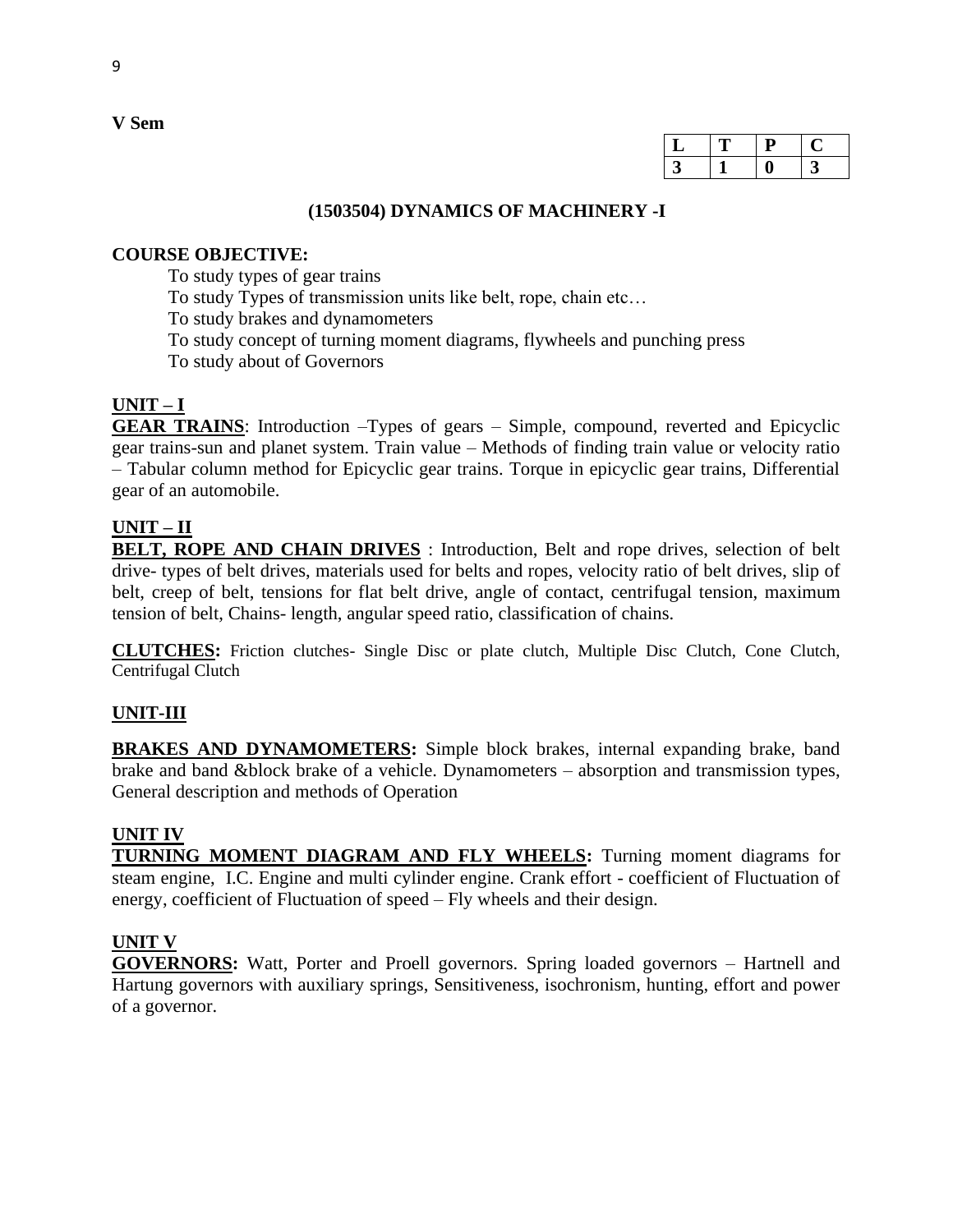# **TEXT BOOKS :**

- 1. Thoery of Machines, S.S Ratan, MGH
- 2. Theory of machines, Khurmi, S.Chand.

### **REFERENCES :**

- 1. Mechanism and Machine Theory, JS Rao and RV Dukkipati, New Age Publ.
- 2. Dynamics of Machinery, Ballaney, Dhanpat Rai
- 3. Theory of Machines, R.K.Bansal, J.S.Brar, Lakshmi Publications
- 4. Theory of Machines, Jagadish Lal & J.M.Shah, Metropolitan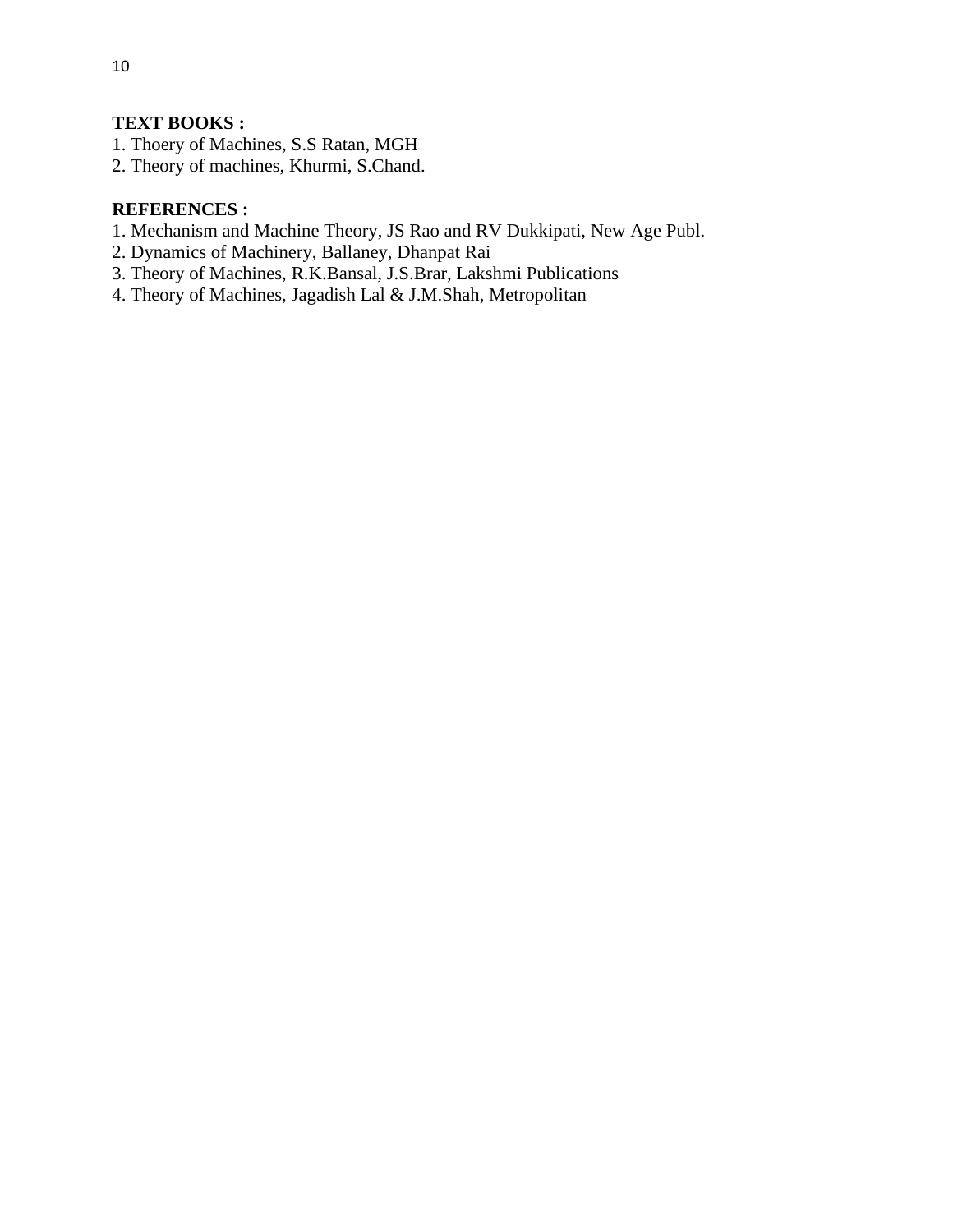| ⊷ | υ | e. |
|---|---|----|
|   |   | ັ  |

#### **(1503505) THERMAL ENGINEERING – II**

### **COURSE OBJECTIVE:**

To study vapor power cycles with reheat and regeneration To study the working of Steam Generators and performance predictions To study the performance of steam nozzles Familiarize with various types of condensers To study various types of steam Turbines and performance predictions

# **UNIT – I**

**Basic Concepts:** Rankine cycle - Schematic layout, Thermodynamic Analysis, Concept of Mean Temperature of Heat addition, Methods to improve cycle performance – Regeneration – reheating- combined- cycles.

### **UNIT II**

**Boilers :** Classification based on Working principles & Pressures of operation -L.P & H.P.Boilers – Mountings and Accessories – Boiler horse power, equivalent evaporation, efficiency and heat balance – **Draught**: classification – Height of chimney for given draught and discharge, condition for maximum discharge, efficiency of chimney – artificial draught, induced and forced draught.

### **UNIT – III**

**Steam Nozzles:** Function of nozzle – applications - types, Flow through nozzles, thermodynamic analysis – assumptions -velocity of nozzle at exit-Ideal and actual expansion in nozzle, velocity coefficient, condition for maximum discharge, critical pressure ratio. Super saturated flow, its effects, degree of super saturation and degree of under cooling - Wilson line –Shock at the exit.

### **UNIT – IV**

**Impulse turbine**; Mechanical details – Velocity diagram – effect of friction – power developed, axial thrust, blade or diagram efficiency – condition for maximum efficiency, De-Laval Turbine - its features. -Velocity compounding and pressure compounding, Combined velocity diagram for a velocity compounded impulse turbine. Governing of impulse turbine

**Reaction Turbine:** Mechanical details – principle of operation, thermodynamic analysis of a stage, degree of reaction –velocity diagram – Parson's reaction turbine – condition for maximum efficiency. Governing of reaction turbine

### **UNIT V**

**Steam Condensers** : Requirements of steam condensing plant, rare fraction – Classification of condensers – working principle of different types – vacuum efficiency and condenser efficiency – air leakage, sources and its effects, air pump- cooling water requirement-types of cooling towers.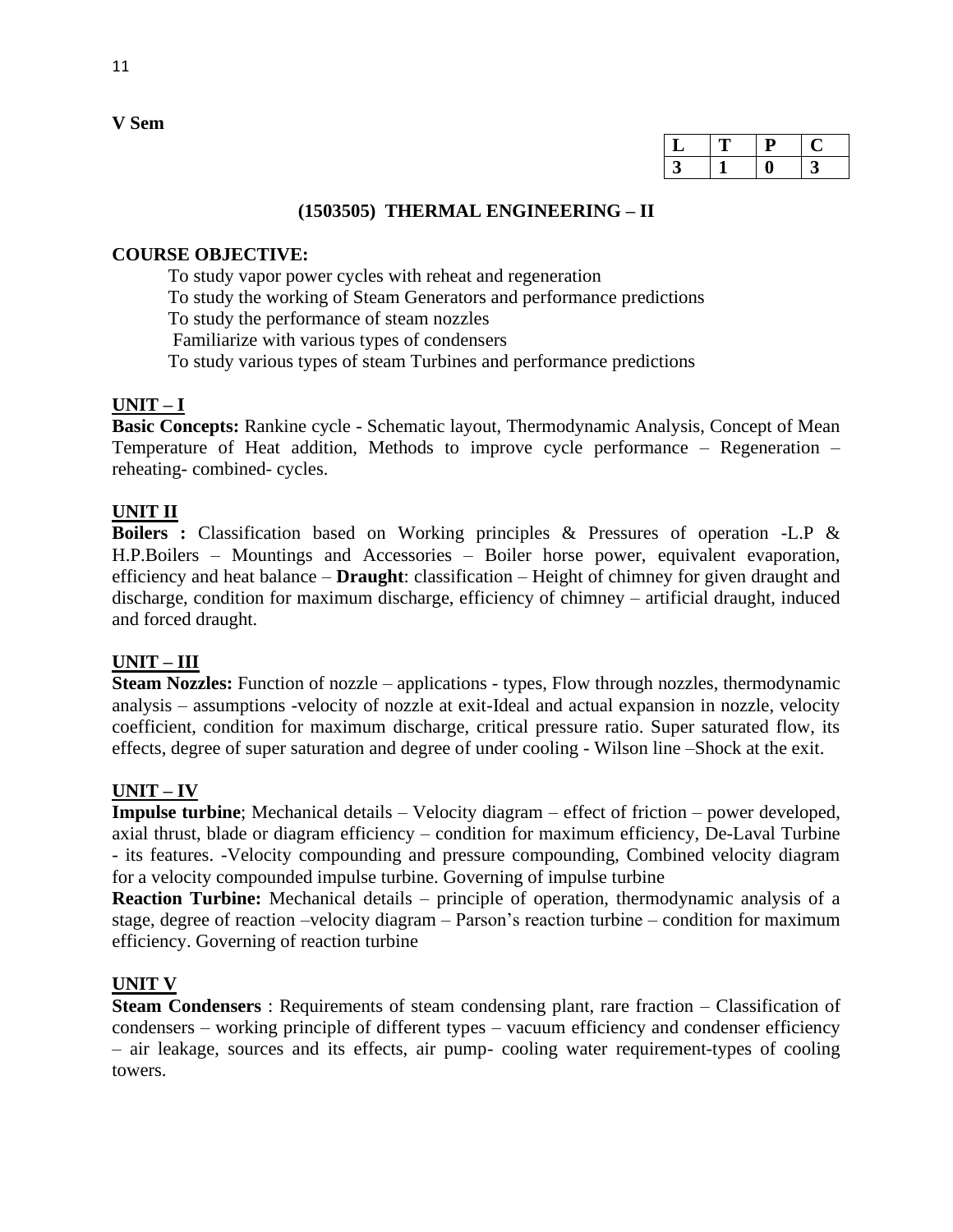## **TEXT BOOKS:**

- 1. Thermal Engineering- Mahesh.M.Rathore,TMH
- 2. Basic and Applied Thermodynamics, P.K. Nag, TMH

# **REFERENCES:**

- 1. Thermodynamics and Heat Engines, R.Yadav, Central Book Depot
- 2. Thermal Engineering, R.K. Rajput, 7/e, Lakshmi Publications, 2009
- 3. Thermal Engineering-M.L.Mathur & Mehta, Jain bros.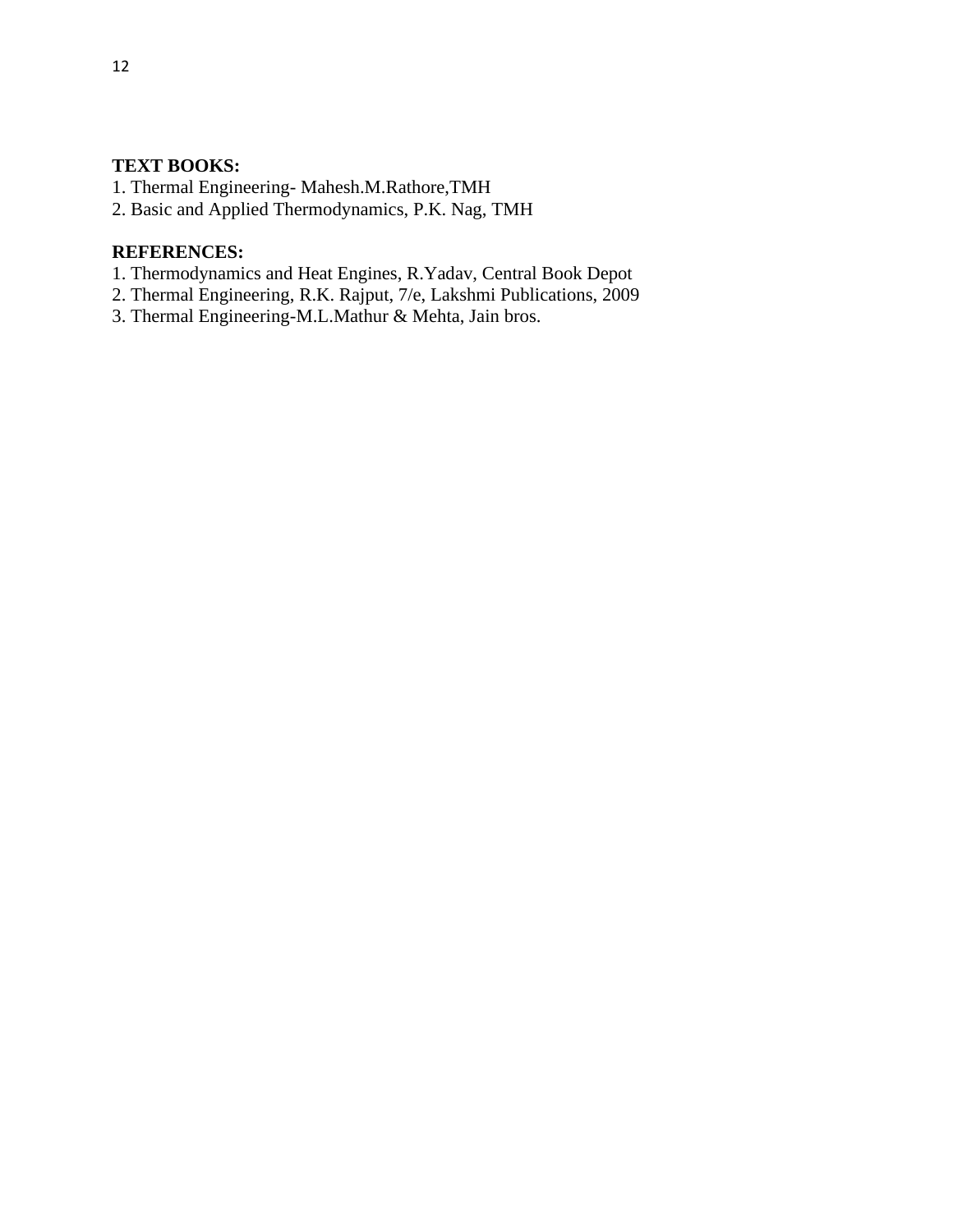| ى |  |  |
|---|--|--|
|   |  |  |

### **(1503506) HYDRAULIC MACHINERY**

### **(ELECTIVE-I)**

#### **Course Objective:**

The aim of this course is to make the students familiar with the different components of a hydroelectric power plant and understand the basic concepts of power production using energy of water along with estimation of potential of power generation. And also to make the students to study the working of hydraulic machines, their features of design and working proportions.

#### **UNIT I**

HYDROELECTRIC POWER STATIONS: Elements of hydro electric power station – types – concept of pumped storage plants – storage requirements, mass curve (explanation only) estimation of power developed from a given catchment area; heads and efficiencies.

#### **UNIT II**

BASICS OF TURBO MACHINERY: Hydrodynamic force of jets on stationary and moving flat, inclined, curved vanes, jet striking centrally and at tip, velocity diagrams, work done and efficiency, flow over radial vanes.

#### **UNIT III**

HYDRAULIC TURBINES: Classification of turbines, impulse and reaction turbines, Pelton wheel, Francis turbine and Kaplan turbine – working proportions, work done, efficiencies, hydraulic design – draft tube theory – functions and efficiency.

#### **UNIT IV**

PERFORMANCE OF HYDRAULIC TURBINES: Geometric similarity - unit quantities – performance under specific conditions – specific speed - characteristic curves - Governing of turbines - Selection of type of turbine – model testing of turbines – cavitation - surge tank - water hammer.

#### **UNIT V**

PUMPS-Centrifugal pumps: Classification, working, work done – manometric head – losses and efficiencies specific speed – pumps in series and parallel - performance – characteristic curves, NPSH. Reciprocating pumps: Working, Discharge, slip, indicator diagrams.

#### **Text Books:**

1. Hydraulics, fluid mechanics and hydraulic machinery by Modi and Seth, Standard Publishers, 19th Edition,2013.

2. Fluid Mechanics and Hydraulic Machines by R.K Rajput. 5th Edition, 2013.

#### **Reference Books:**

1. Fluid Mechanics and Hydraulic Machinery by R.K. Bansal, Laxmi Publicaitons (P) Ltd.  $9<sub>th</sub>$ Edition,2012.

2. Fluid Mechanics and Machinery by D. Rama Durgaiah, New Age International. 1st Edition, 3. Hydraulic Machines by Banga& Sharma, Khanna Publishers.

JagadishLal, Hydraulic Machines, Metropolitan Book Company Pvt. Ltd.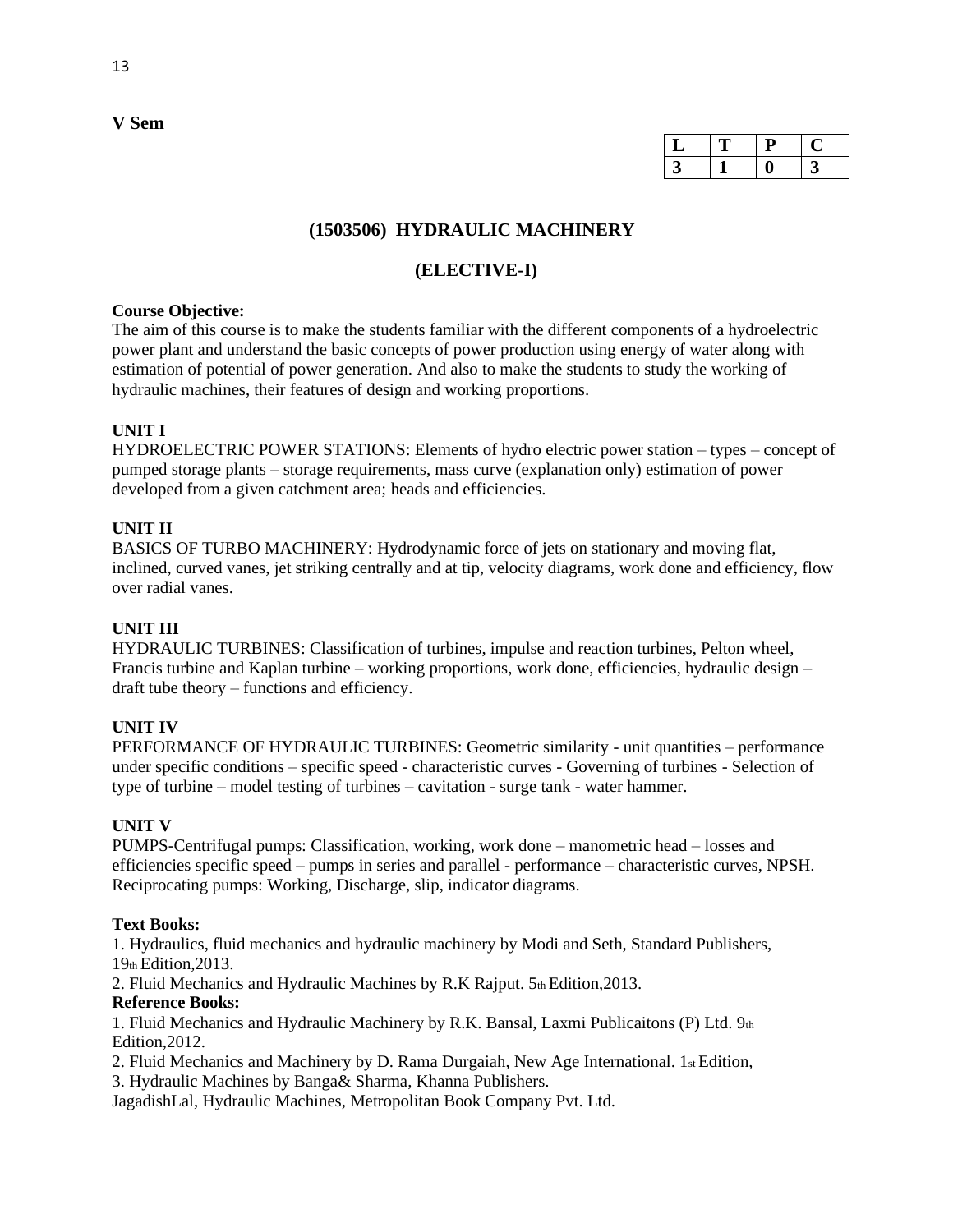| ∸ |  |  |
|---|--|--|
|   |  |  |

### **(1503507) INDUSTRIAL MANAGEMENT**

### **(ELECTIVE-I)**

### **COURCE OBJECTIVE:**

To provide the basic features of Industrial Engineering like work study, material handling, production planning and control, project management, quality management etc. In this subject students learn about the principles, functions and various concepts of industrial engineering and management. After completion of this course the students will learn about

- 1. Plant location problems, various types of plant layout and material handling equipment
- 2. The techniques and procedures of work study techniques like method study and work measurement
- 3. Project management concepts like PERT and CPM and crashing of simple networks
- 4. Inspection and SQC techniques, control charts for variables and attributes

# **UNIT I:-**

**Plant location:** definition, factors affecting the plant location, various analytical methods for selection of plant location; **Plant Layout:** definition, objectives, types of production, types of plant layout; **Material Handling:** Definition, principles, various material handling equipments.

### **UNIT II:-**

**Work study:** Definition, basic steps in work study, objectives and advantages; **Method study:** definition, steps involved, process chart symbols, various types of charts and diagrams; principles of motion economy, micro-motion study.

### **UNIT III:-**

**Work measurement:** Definition, time study procedure, equipment, methods of performance rating, types of allowances, standard time calculation; **Work Sampling:** steps involved, standard time calculations, advantages and limitations, applications.

### **UNIT IV**:-

**PERT & CPM**: Introduction, Terms used in PERT and CPM, probabilistic model: various types of activity time estimation, programme evaluation review techniques, critical path, probability of completing the project, deterministic model: critical path method, critical path and float calculations, crashing of simple of networks.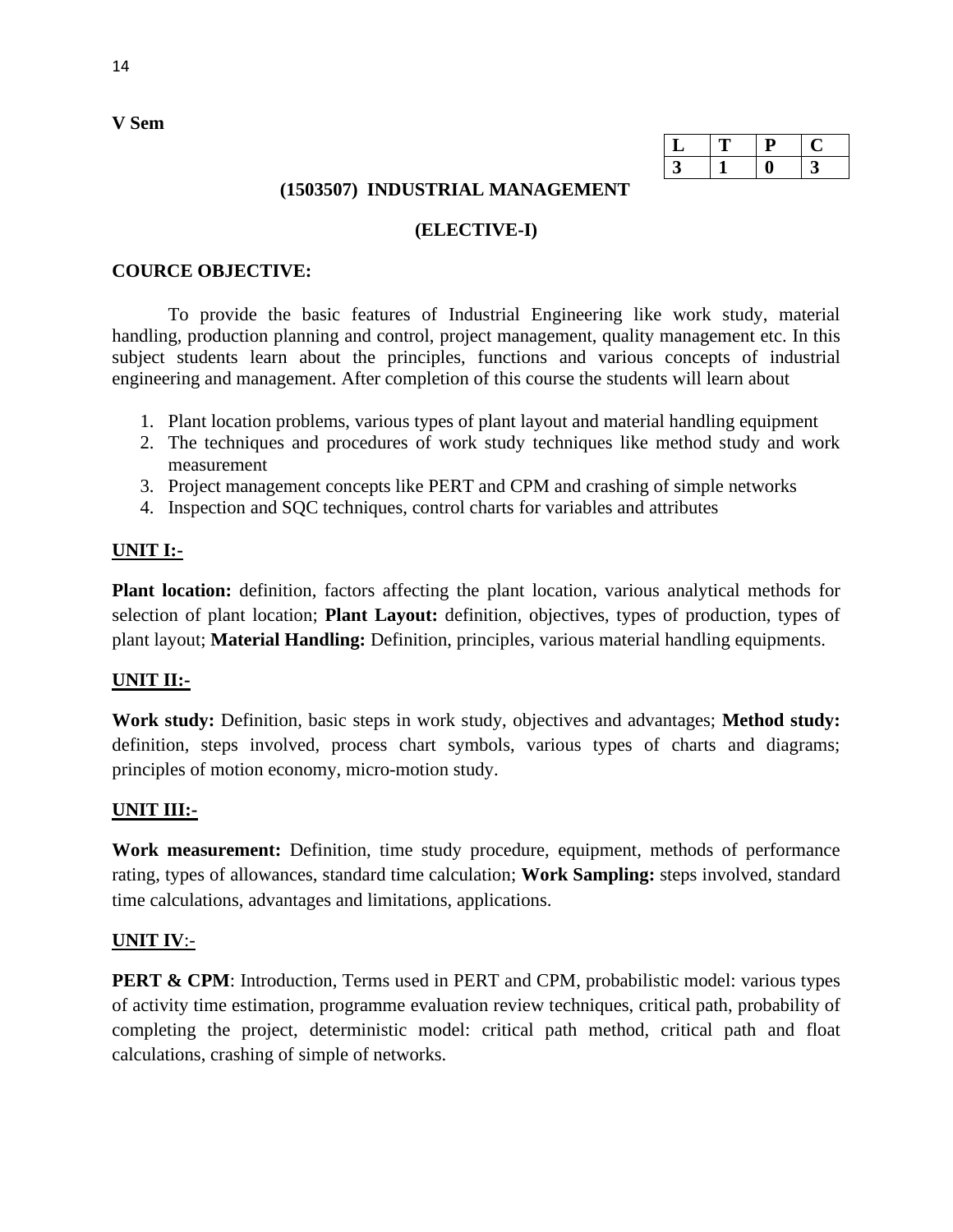### **UNIT V:-**

**Inspection and Quality Control** - types of inspections, inspection & quality control; Statistical Quality Control: variables and attributes, assignable and chance causes, control charts for variables: X-bar and R charts; control charts for attributes: p charts and c charts.

### **TEXT BOOKS**:

- 1. Analysis and control of production systems and operations and production management, Rajagopal Kurnool, CBS publishers
- 2. Production and Operations Management, Panneer Selvam, PHI, 2004.
- 3. Industrial Engineering and Management, O.P. Khanna, Dhanpat Rai.

### **REFERENCES**:

- 1. Motion and Time Studies, Ralph M Barnes, John Wiley and Sons, 2004.
- 2. Reliability Engineering & Quality Engineering, Dr.C. Nadhamuni Reddy and Dr. K. Vijaya Kumar Reddy, Galgotia Publ. Pvt..Ltd.
- 3. PERT/CPM, L.S. Srinath, East-West Press, 2000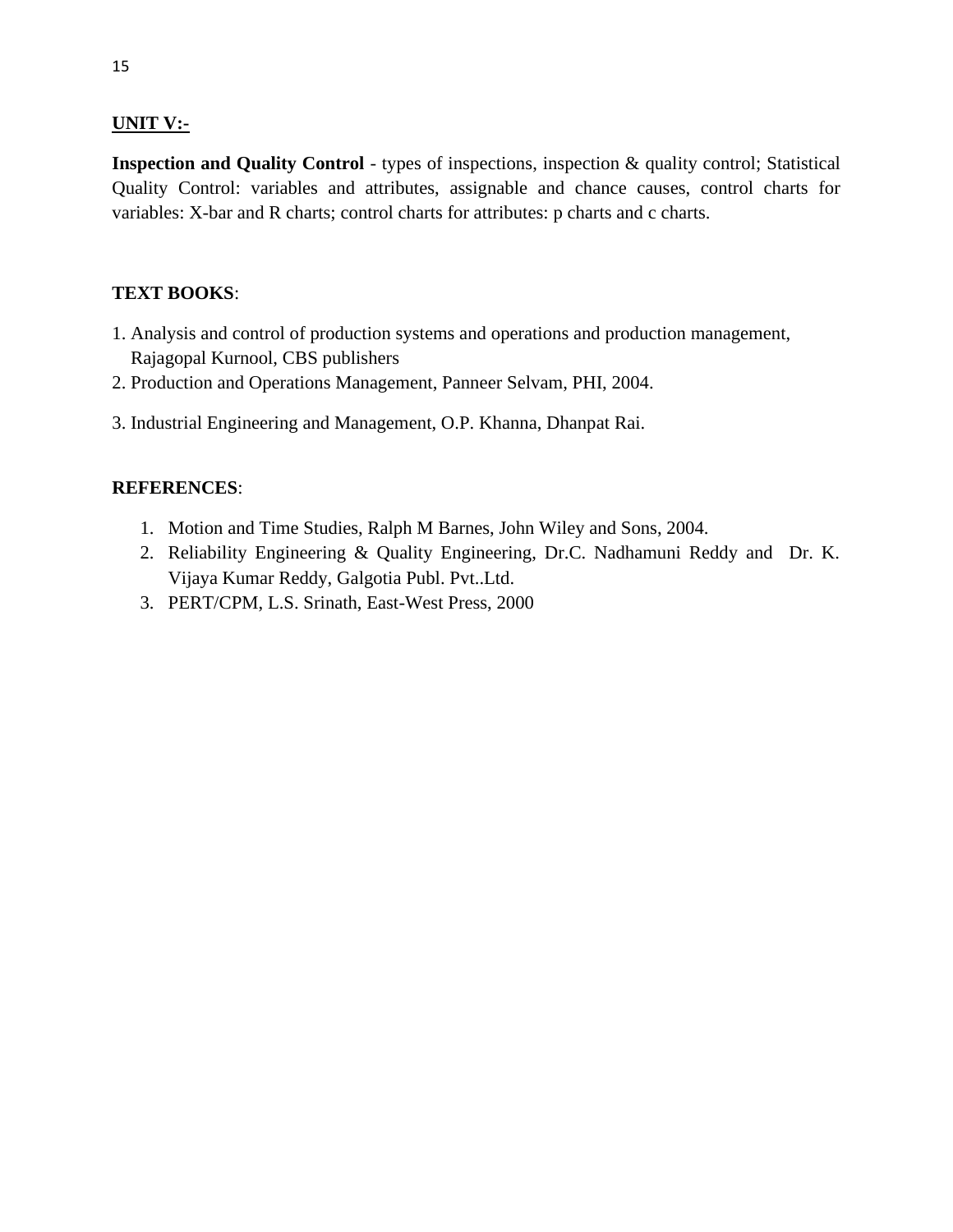| ┻ |  |  |
|---|--|--|
|   |  |  |

#### **(1503508) ENTREPRENEURSHIP**

#### **(ELECTIVE-I)**

#### **COURSE OBJECTIVE:**

In this Subject we will study the entrepreneur role, characteristics, opportunities and importance of woman to become an entrepreneur. It also gives the clear view of how a venture needs to be established with the available resources. Financing & managing the capital & venture expansion strategies, Global aspects of the Entrepreneurship. It also gives the information on location of plants & various public issues, material handling & production management

#### **UNIT 1** :

Introduction to Entrepreneurship Definition of Entrepreneur, Entrepreneurial Traits, Entrepreneur vs. Manager, Entrepreneur vs Intrapreneur, The Entrepreneurial decision process, Role of Entrepreneurship in Economic Development, Ethics and Social responsibility of Entrepreneurs, Opportunities for Entrepreneurs in India and abroad. Woman as Entrepreneur

#### **UNIT II** :

Creating and Starting the Venture, Sources of new Ideas, Methods of generating ideas, creating problem solving, product planning and development process.

The Business Plan Nature and scope of Business plan, Writing Business Plan, Evaluating Business plans, Using and implementing business plans. Marketing plan, financial plan and the organizational plan, Launching formalities

#### **UNIT III** :

Financing and Managing the new venture, Sources of capital, venture capital , angel investment, Record keeping, recruitment, motivating and leading teams, financial controls. Marketing and sales controls, E-commerce and Entrepreneurship, Internet advertising

#### **UNIT IV** :

New venture Expansion Strategies and Issues, Features and evaluation of joint ventures, acquisitions, merges, franchising. Public issues, rights issues, bonus issues and stock splits.

Choosing location and layout, Issues related to Selection of layout.

Global aspects of Entrepreneurship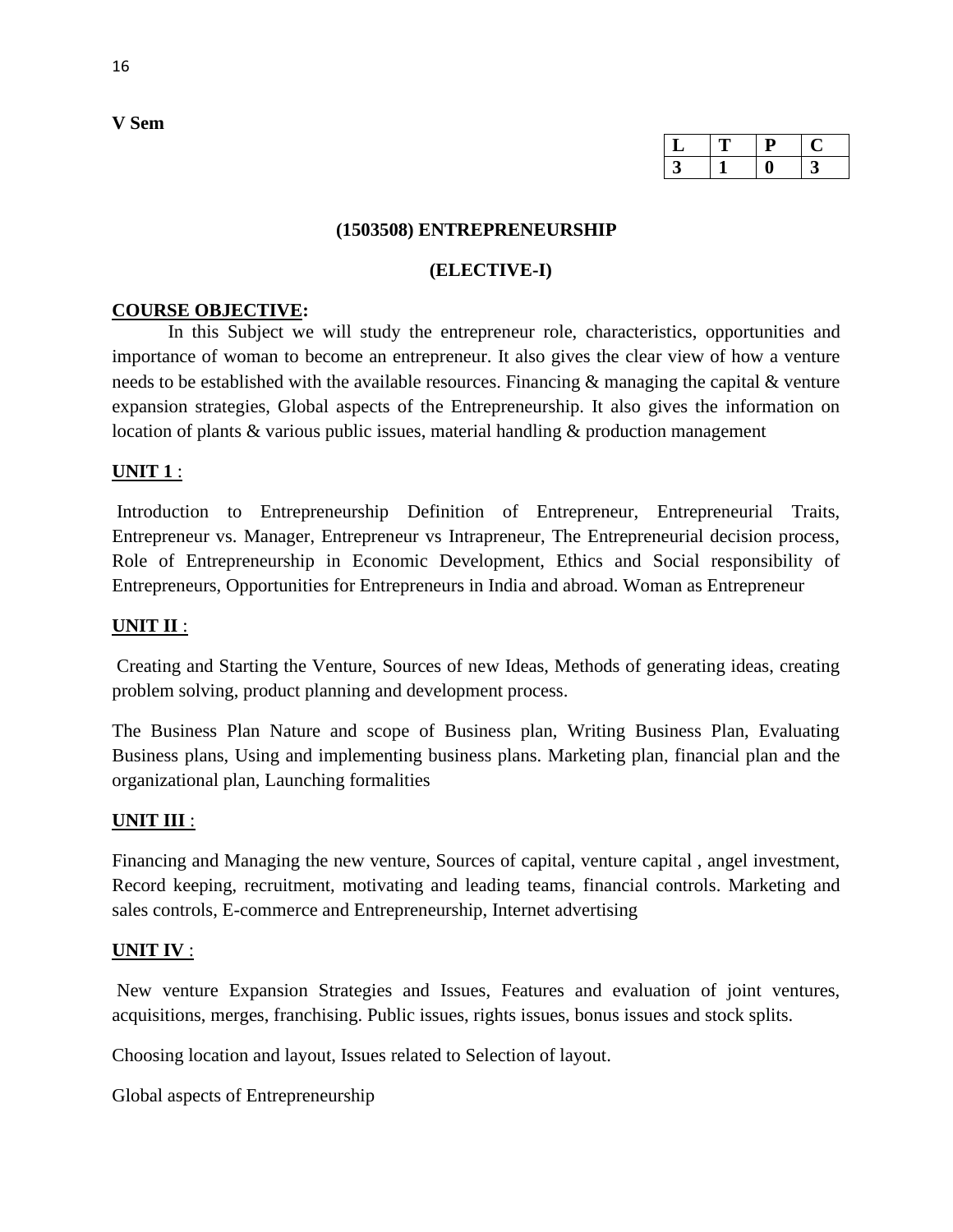### **UNIT V** :

Production and Marketing Management Thrust of production management, Selection of production Techniques, plant utilization and maintenance, Designing the work place, Inventory control, material handling and quality control. Marketing functions, market segmentation, market research and channels of distribution, Sales promotion and product pricing

### **TEXT BOOKS**:

1.Entrepreneurship, Robert Hisrich, & Michael Peters, 5/e TMH. 2.Entrepreneurship, Dollinger, Pearson, 4/e, 2004.

### **REFERENCES**:

1. Dynamics of Entrepreneurial Development and Management, Vasant Desai, Himalaya Publishing House, 2004.

- 2. Harvard Business Review on Entrepreneurship. HBR Paper Back, 1999.
- 3. Entrepreneurial Management, Robert J.Calvin, TMH, 2004.
- 4. The Entrepreneurial Connection, Gurmeet Naroola, TMH, 2001.
- 5. Indian Economy, Dutt&Sundaram S. Chand, 2005.

6. Essential of Entrepreneurship and small business management, Thomas W. Zimmerer & Norman M. Scarborough, 4/e PHI, 2005.

7. Industrial Relations & Labour Laws, Srivastava, Vikas, 2005.

8. Industrial Law, ND Kapoor, Sultan Chand & Sons, 2005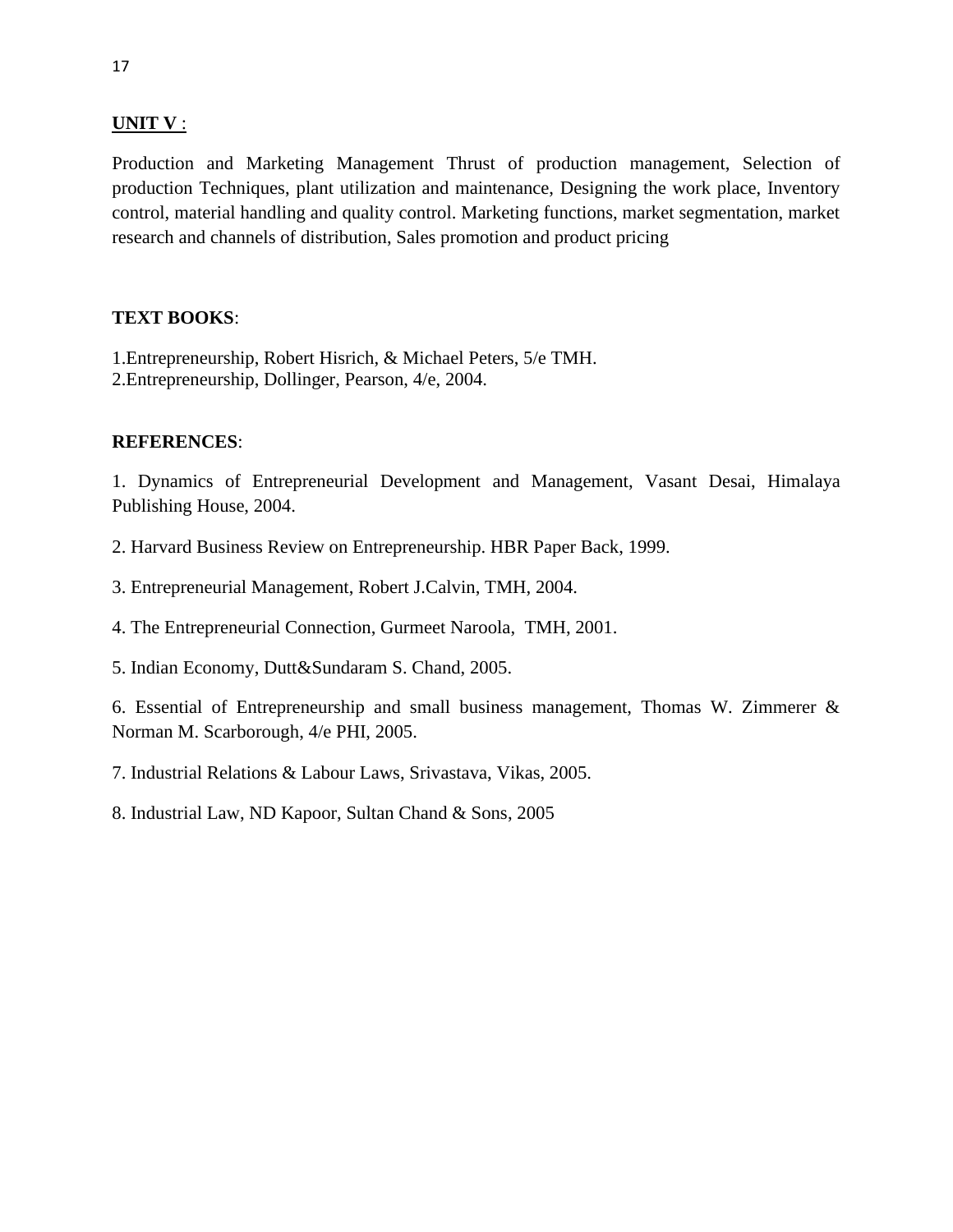| ┻ | IJ |  |
|---|----|--|
|   | ັ  |  |

#### **(1503509) THERMAL ENGINEERING LAB**

- 1. Valve / Port Timing Diagrams of an I.C. Engines cut models.
- 2. Optimal cooling water flow rate for an I.C. Engine.
- 3. Performance Test on 2-Stroke Petrol engine
- 4. V T D of R.N. engine cut model.
- 5. Retardation test.
- 6. Heat Balance of an I.C. Engine.
- 7. Air/Fuel Ratio and Volumetric Efficiency of an I.C. Engines.
- 8. Performance Test on 7 H.P. Kirlosker engine
- 9. Performance Test on Reciprocating Air Compressor Unit
- 10. Study of Boilers
- 11. Dismantling / Assembly of Engines to identify the parts and their position in an engine.
- 12. Heat balance test on 10 H.P Kirlosker Engine.

Note : Any 10 of the above 12 experiments are to be conducted.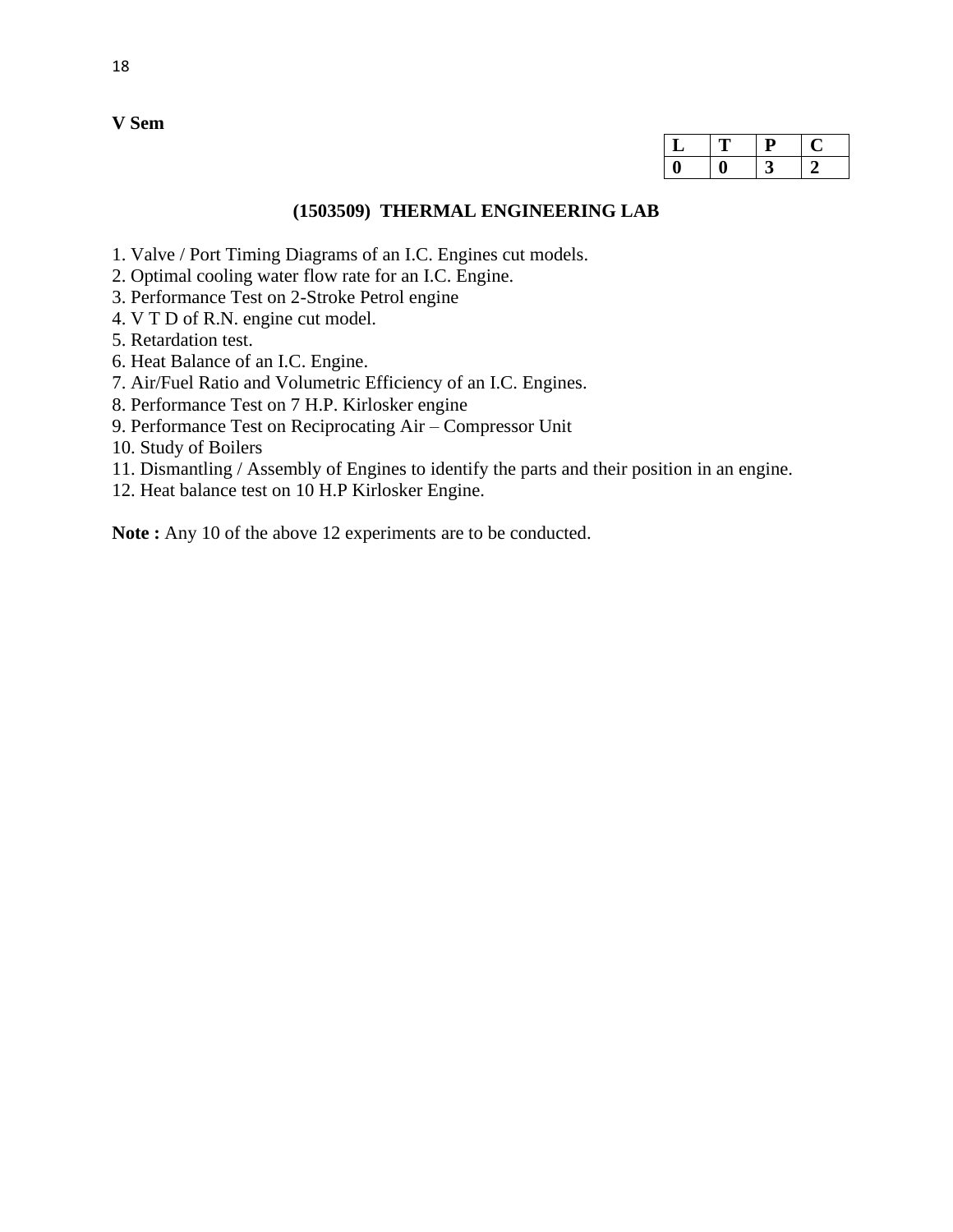| ້ |  |  |
|---|--|--|
|   |  |  |

#### **(1524510) ADVANCED ENGLISH COMMUNICATION SKILLS LAB**

#### **1. Introduction**

The Advanced English Language Skills Lab introduced at the 3<sup>rd</sup> year B.Tech level is considered essential for the student for focusing on his/her career. At this stage it is imperative for the student to start preparing for the ever growing competition in the job market. In this scenario, in order to be on par with the best, he/she needs to improve his/her Communication and soft skills

 This course focuses on the practical aspects of English incorporating all the four (LRSW) skills relevant to the requirements of the prospective employers in view of globalization. The proposed course will enable the students to perform the following:

- Intensive reading to improve comprehension and communication
- Attentive listening for better understanding
- Write project/research/technical reports
- Write Resume' to attract attention
- Discuss ideas / opinions for better solutions
- Face interviews confidently
- Gather information, organize ideas, and present them effectively before an audience
- To help the students cultivate the habit of reading passages from the computer monitor, thus providing them with the required ability to face computer-based competitive exams such GRE, TOEFL,CAT, GMAT etc.

### **2. Objectives:**

 Keeping in mind the previous exposure of the student to English, this lab focuses on improving the student's proficiency in English at all levels. The lab intends t**o** train students to use language effectively, to participate in group discussions, to help them face interviews, and sharpen public speaking skills and enhance the confidence of the student by exposing him/her to various situations and contexts which he/she would face in his/her career

### **3 Syllabus**

The following course content is prescribed for the Advanced Communication Skills Lab:

**Reading Comprehension** -- Reading for facts, guessing meanings from context, speed reading, scanning, skimming for building vocabulary(synonyms and antonyms, one word substitutes, prefixes and suffixes, idioms and phrases.)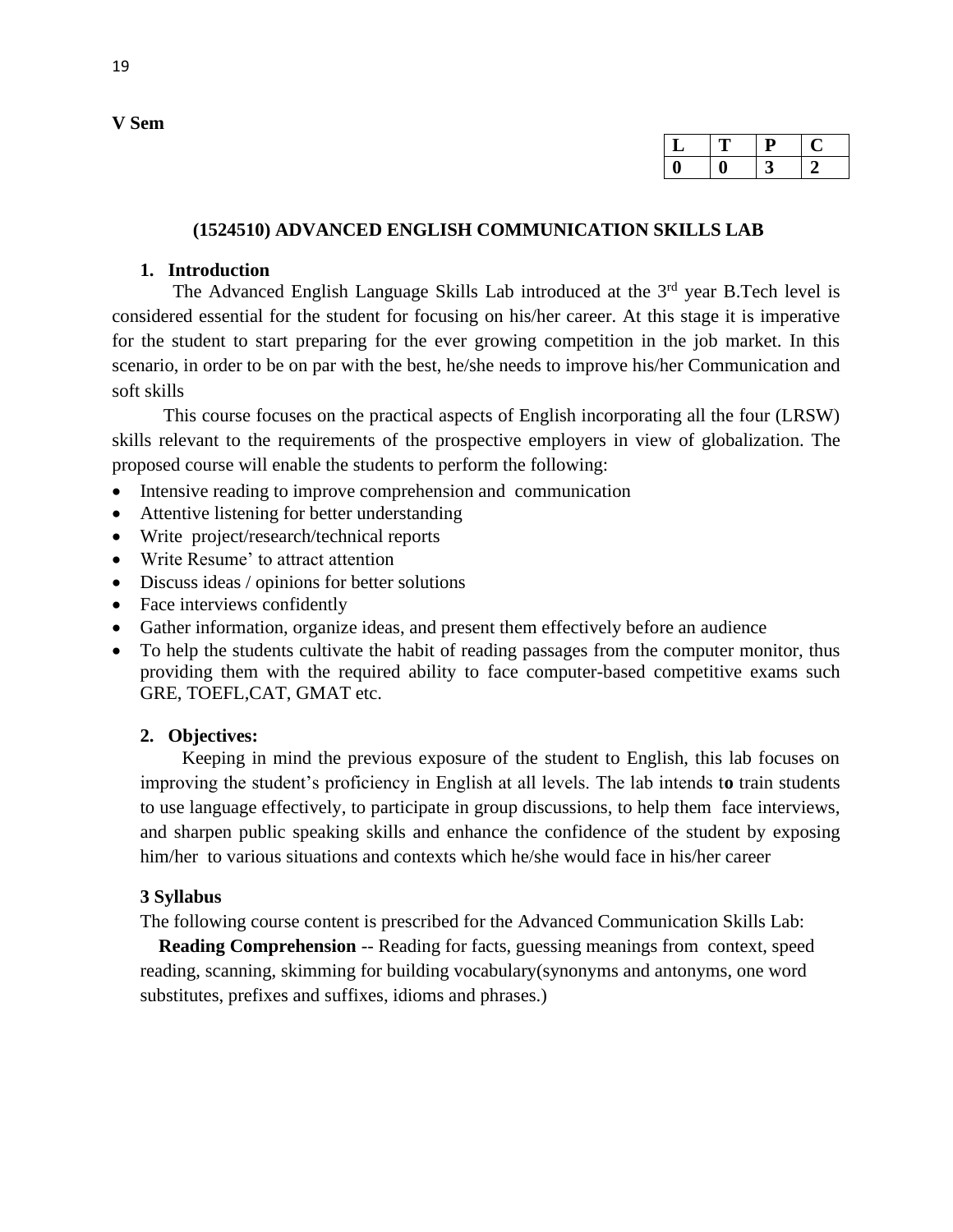**Listening Comprehension**-- Listening for understanding, so as to respond relevantly and appropriately to people of different backgrounds and dialects in various personal and professional situations.

# **Technical Report Writing—**Types of formats and styles, subject matter,

organization, clarity, coherence and style, data-collection, tools, analysis

**Resume' Writing**—Structure, format and style, planning, defining the career objective, projecting one's strengths, and skills, creative self marketing, cover letter

**Group Discussion**-- Communicating views and opinions, discussing, intervening. providing solutions on any given topic across a cross-section of individuals,(keeping an eye on modulation of voice, clarity, body language, relevance, fluency and coherence) in personal and professional lives.

**Interview Skills**—Concept and process, pre-interview planning, mannerisms, body language, organizing, answering strategies, interview through tele and video-conferencing

**Technical Presentations (Oral)—** Collection of data, planning, preparation, type, style and format ,use of props, attracting audience, voice modulation, clarity, body language, asking queries.

# **4. Minimum Requirements**

The English Language Lab shall have two parts:

The Computer aided Language Lab for 60 students with 60 systems, one master console, LAN facility and English language software for self-study by learners.

The Communication Skills Lab with movable chairs and audio-visual aids with a P.A System, a TV, A digital stereo-audio and video system, Camcorder etc

# **System Requirement (Hardware Component):**

Computer network with LAN with a minimum of 60 multimedia systems with the following specifications:

P-IV Processor, Speed-2.8 GHz, RAM\_512 MB minimum, Hard Disk-80 GB, Headphones

 **Prescribed Software: Walden and K-van solutions.**

# **Books Suggested for English Language Lab Library (to be located within the lab in addition to the CDs of the text book which are loaded on the systems):**

- 1. **Technical writing and professional communication, Huckin and Olsen** Tata Mc Graw-Hil 2009.
- 2. **Speaking about Science**, A Manual for Creating Clear Presentations **by Scott Morgan and Barrett Whitener, Cambridge University press, 2006**
- 3. **Books on** TOEFL/GRE/GMAT/CAT/ IELTS **by Barron's/DELTA/Cambridge University Press.**
- 4. **Handbook for Technical Writing** by David A McMurrey & Joanne Buckely CENGAGE Learning 2008
- 5. **Technical Communication** by Meenakshi Raman & Sangeeta Sharma, Oxford University Press 2009.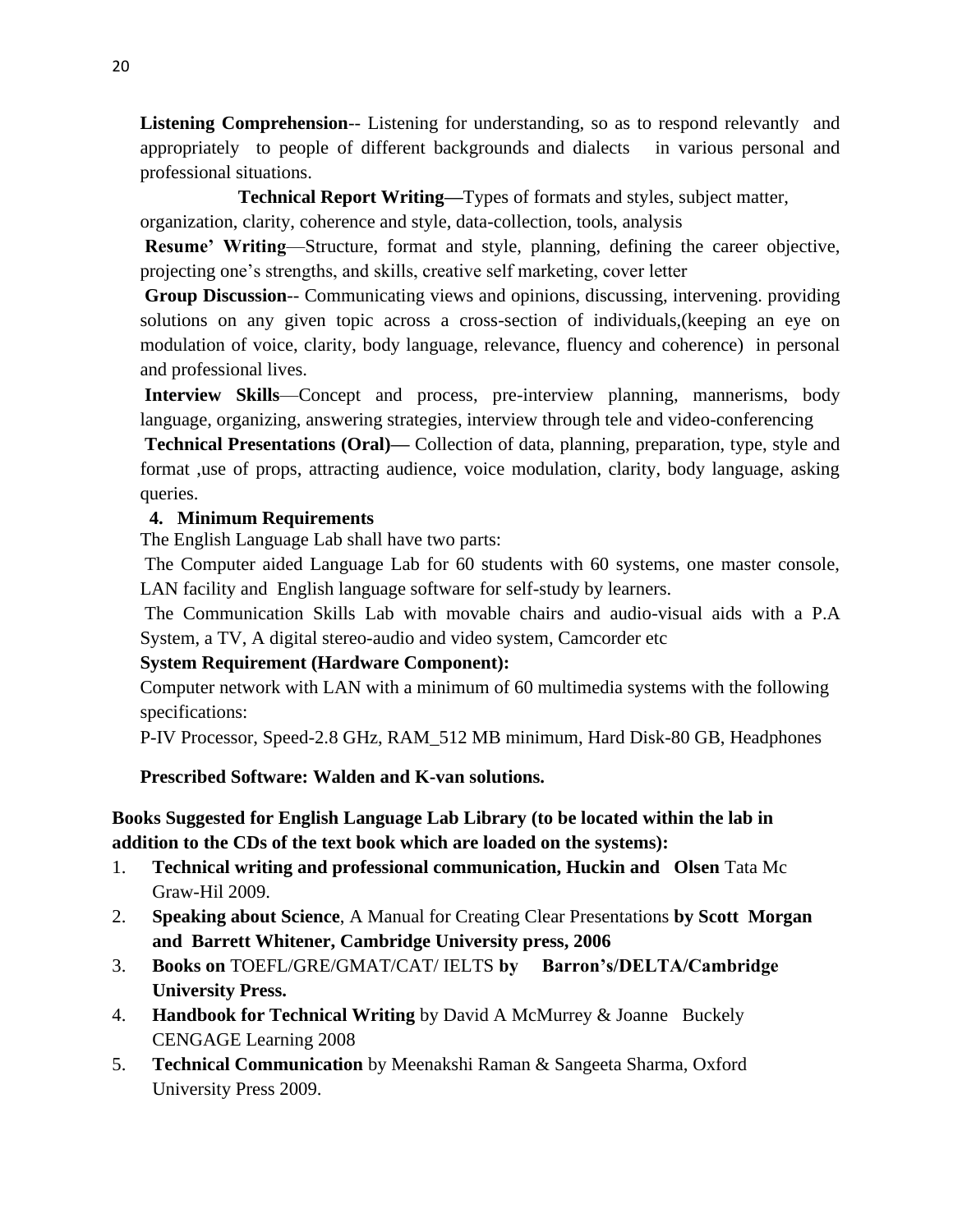- 6. **The ACE of Soft Skills** by Gopal Ramesh and Mahadevan Ramesh, Pearson Education, 2010
- 7. **Cambridge English for Job-Hunting** by Colm Downes, Cambridge University Press, 2008
- 8. **Resume's and Interviews** by M.Ashraf Rizvi, Tata Mc Graw-Hill, 2008
- 9. **From Campus To Corporate** by KK Ramachandran and KK Karthick, Macmillan Publishers India Ltd, 2010
- 10. **English Language Communication : A Reader cum Lab Manual** Dr A Ramakrishna Rao, Dr G Natanam & Prof SA Sankaranarayanan, Anuradha Publications, Chennai 2008.
- 11. **Managing Soft Skills** by K R Lakshminarayan and T.Muruguvel, Sci-Tech Publications, 2010
- 12. **Business Communication** by John X Wang, CRC Press, Special Indian Edition,2008

 The following activities have been suggested to conduct them in language lab and communication lab so as to cover the syllabus of  $5<sup>th</sup>$  semester and  $6<sup>th</sup>$  semester.

# **English Multimedia Lab [EM LAB]**

- 1. Listening skills listening to a passage/text and answering the questions.
- 2. Reading comprehension- reading the text/passage and testing the comprehending abilities.
- 3. GD listening to/ watching a sample GD
- 4. Interview skills listening to mock interview/sample interview
- 5. Technical report writing Presenting or presentation Instructions for preparation of Reports
- 6. Pictionary learning vocabulary by describing an object
- 7. Cover Letter Resume/ C.V Preparation
- 8. Revision

# **Interactive Communication Skills Lab [ICS LAB]**

- 1. Ice breaking Activity
- 2. Role- Play
- 3. Seminar
- 4. Mock GD
- 5. Story Telling
- 6. Mock Interview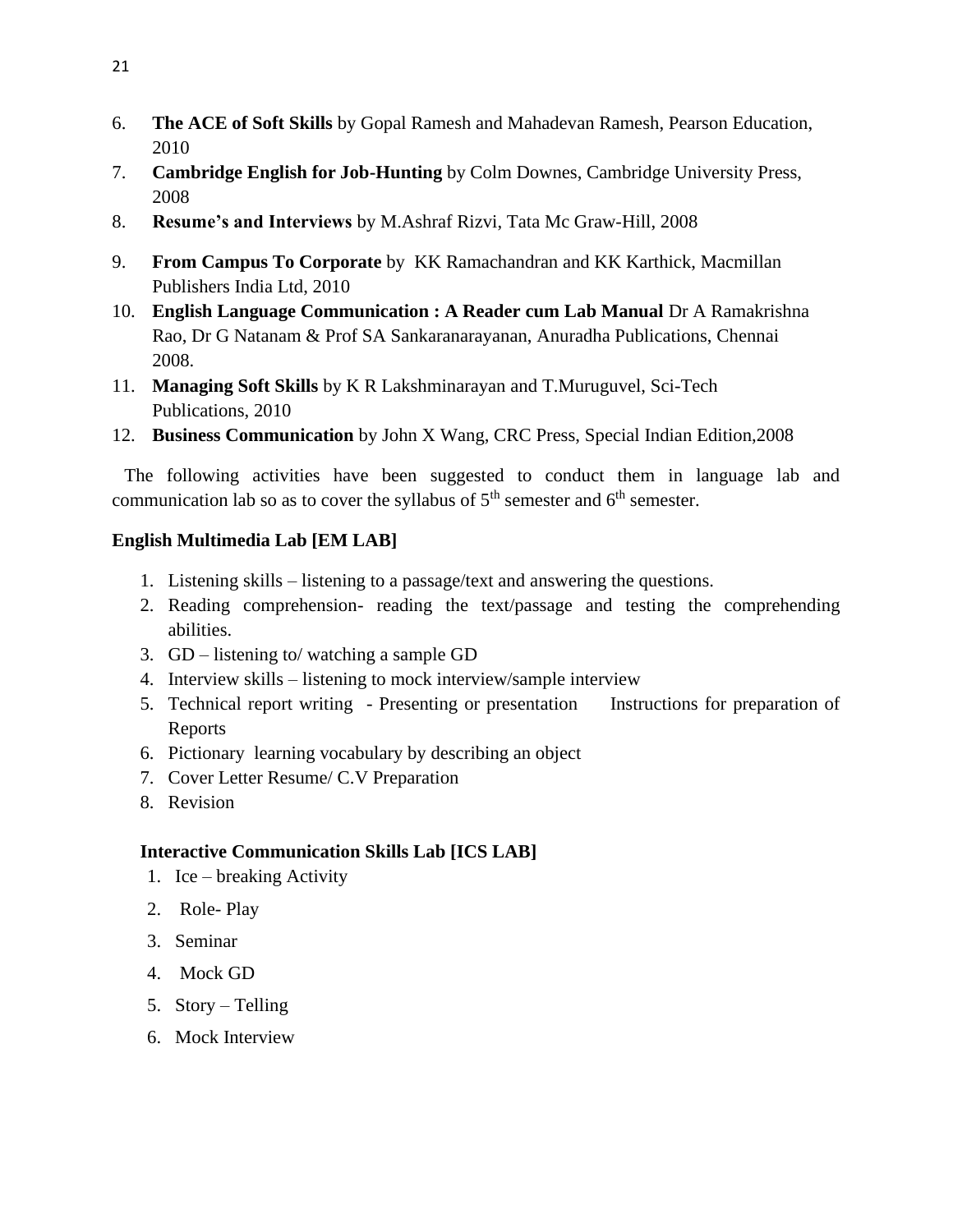| ٮ |  |  |
|---|--|--|
|   |  |  |

#### **(1525601) MANAGERIAL ECONOMICS AND FINANCIAL ANALYSIS**

#### **(Common to CE, ME & ECE)**

#### **OBJECTIVES:**

- ➢ To equip the budding engineering student with an understanding of concepts and tools of economic analysis.
- ➢ Provide knowledge of managerial economics through differential economics concepts, accounting concepts are necessary to analyze and solve complex problems relating financial related matters in bog industries.
- $\triangleright$  An understanding of professional and ethical responsibility and ability to communicate effectively.
- $\triangleright$  The broad education necessary to understand the impact of engineering solutions in a global and societal context.
- $\triangleright$  Recognition of the need for, and an ability to engage in life-long learning and to meet contemporary issues.

#### **UNIT – I: INTRODUCTION TO MANAGERIAL ECONOMICS**

Definition, nature and scope of Managerial Economics – relation with other disciplines. Demand analysis – Determinants, Law of Demand and its exceptions – Elasticity of Demand – Types and Measurement of Elasticity of Demand – Methods of Demand Forecasting.

#### **UNIT – II: THEORY OF PRODUCTION AND COST ANALYSIS**

**Production Functions**: Law of variable proportion, Isoquants and Isocost, least cost combination of inputs, Returns to Scale and Cobb- Douglas production function. Internal and external economies of scale.

**Cost Analysis:** Cost concepts – Break-Even Analysis (BEA) – Break Even Point – significance and limitations of BEA.

#### **UNIT – III: INTRODUCTION TO MARKETS AND PRICING**

**Markets structures**: Perfect and Imperfect competition – Features of Perfect Competition, Monopoly, Monopolistic Competition and Oligopoly. Price- Output determination under perfect competition, monopoly and monopolistic competition – Price rigidity in Oligopoly.

Methods of pricing – cost plus pricing, marginal cost pricing, skimming pricing, penetration pricing, differential pricing and administrative pricing.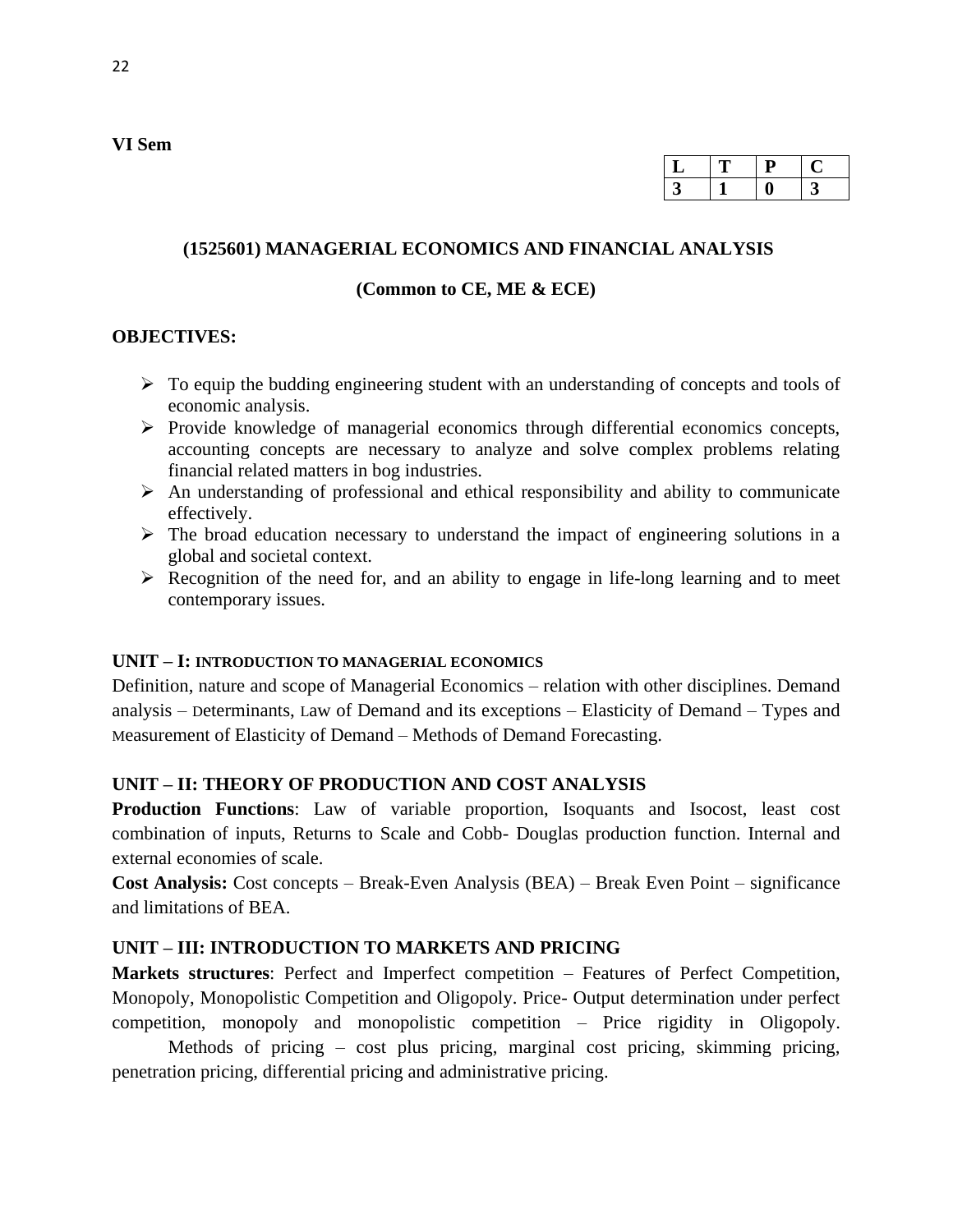# **UNIT – IV: BUSINESS ORGINATIONS AND CAPITAL BUDGETING**

**Business Organizations:** Types of business organizations- Sole Proprietorship, Partnership, Joint Stock Company, Public Ltd and Private Ltd companies, Public Private Partnership (PPP). **Capital Budgeting:** Types of capital, methods and sources of raising Capital. Capital Budgeting Techniques: Payback Period Method, Accounting Rate of return (ARR) and Net Present Value Method (NPV) (simple problems).

# **UNIT – V: FINANCIAL ACCOUNTING AND ANALYSIS**

Double Entry Book keeping, Journal, Ledger, Trail Balance – Final Accounts (Preparation of Trading Account, Profit and Loss Account and Balance Sheet without adjustments). Analysis and interpretation of financial statements through ratios (Liquidity, Profitability and Activity Ratios) (Simple problems).

# **TEXT BOOKS:**

- 1. Varshney & Maheswari: Managerial Economics, sultan chand, 2009.
- 2. Prasad and K.V.Rao: Financial Accounting, jaibharth Publishers, Vijayawada.

# **REFERENCES:**

- 1. P.L Mehtha: Managerial Economics, Sulthan Chand publishers
- 2. K K Dewett [Managerial Economics ,S. Chand Publishe](https://www.schandpublishing.com/author-details/k-k-dewett/508)rs
- 3. S.P Jain & K.L Narang: Financial Accounting, Kalyani publishers.
- 4. M.Sugunatha Reddy: Managerial Economics and Financial Analysis, Research India Publication, New Delhi, 2013.

# **COURSE OUTCOMES:**

• Expected to achieve the overall course objective to understand and enhancing the knowledge regarding managerial concepts and obtaining optimal solutions. And to get an idea of analysis of firm's financial position with the techniques of financial analysis and ratio analysis.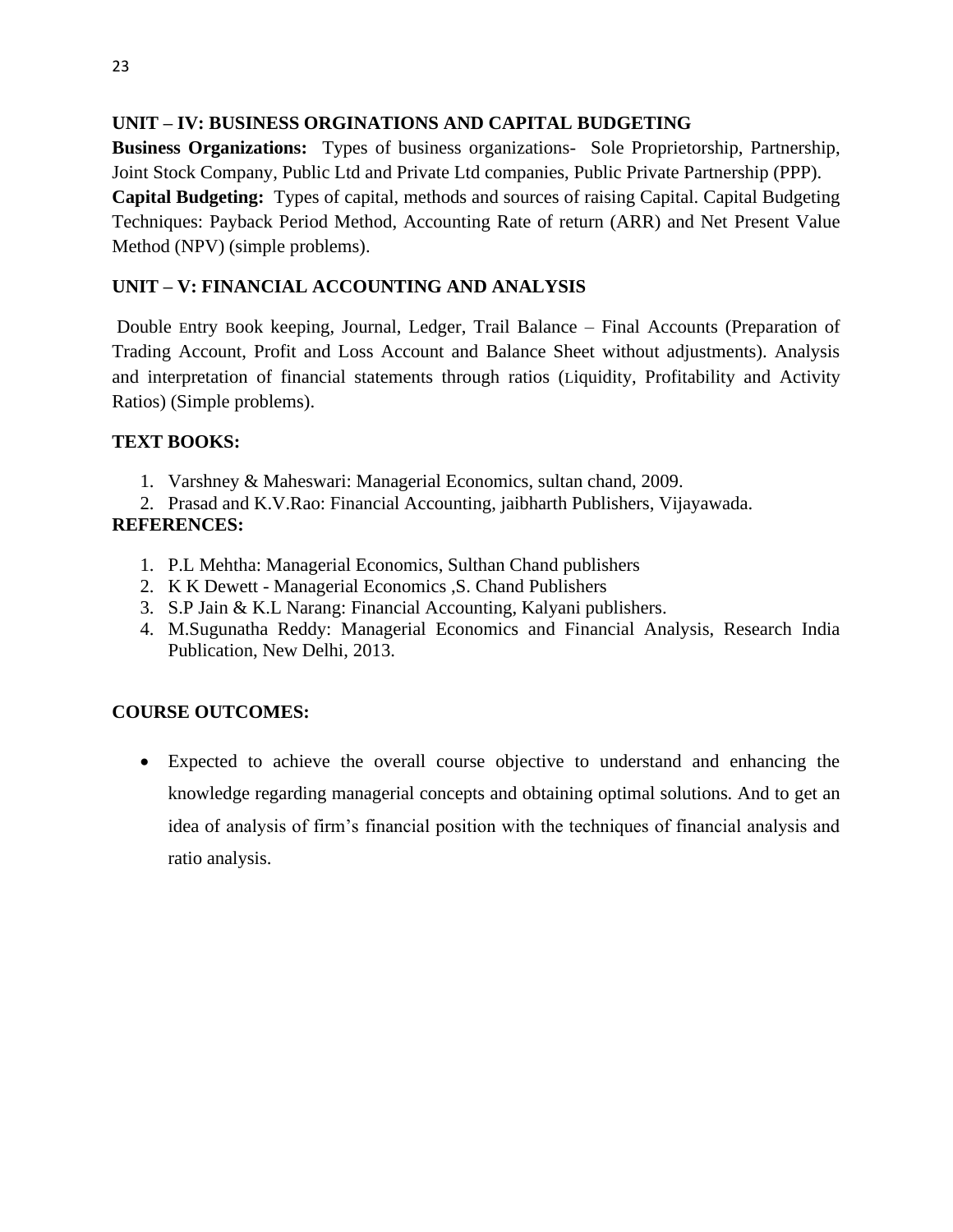| ┚       |  |  |
|---------|--|--|
| า<br>L. |  |  |

# **(1503602) DESIGN OF MACHINE ELEMENTS– II**

### **COURSE OBJECTIVES:**

To study the design of various mechanical transmission systems To study the design of different types of engine parts To study the design of different types of transmission parts To study the design of gears To study the design of springs

### **UNIT – I**

**MECHANICAL SPRINGS:** Introduction**-**classification-design of helical compression Springsfatigue loading –Coaxial springs- Natural frequency of helical springs-Energy storage capacity-Fatigue loading- Leaf springs.

### **UNIT – II**

**BEARINGS:** Introduction**-**Types of Journal bearings – Lubrication – Bearing Modulus–bearing materials – Sliding contact bearing design.

# **UNIT –III**

**ROLLING CONTACT BEARINGS**: Introduction -Ball and roller bearings – Static and dynamic loading of ball &roller bearings, bearing life –Failure of bearings.

### **UNIT – IV**

**SPUR & HELICAL GEARS:** Introduction to gears-Nomenclature of Spur and helical gearsforce analysis- law of gearing-Design analysis of spur gears –Lewis equation-Estimation of centre distance, module and face width, Check for dynamic and wear load considerations. Design analysis of helical gears –Lewis equation-Estimation of centre distance, module and face width, Check for dynamic and wear load considerations.

# **UNIT – V**

**ENGINE PARTS:** Introduction to IC Engines parts -Forces acting on piston –design of piston, cylinder and cylinder liners,

Connecting rod: Thrust in connecting rod – stress due to whipping action on Connecting rod ends.

### **TEXT BOOK:**

1. Machine Design , V.B.Bhandari, TMH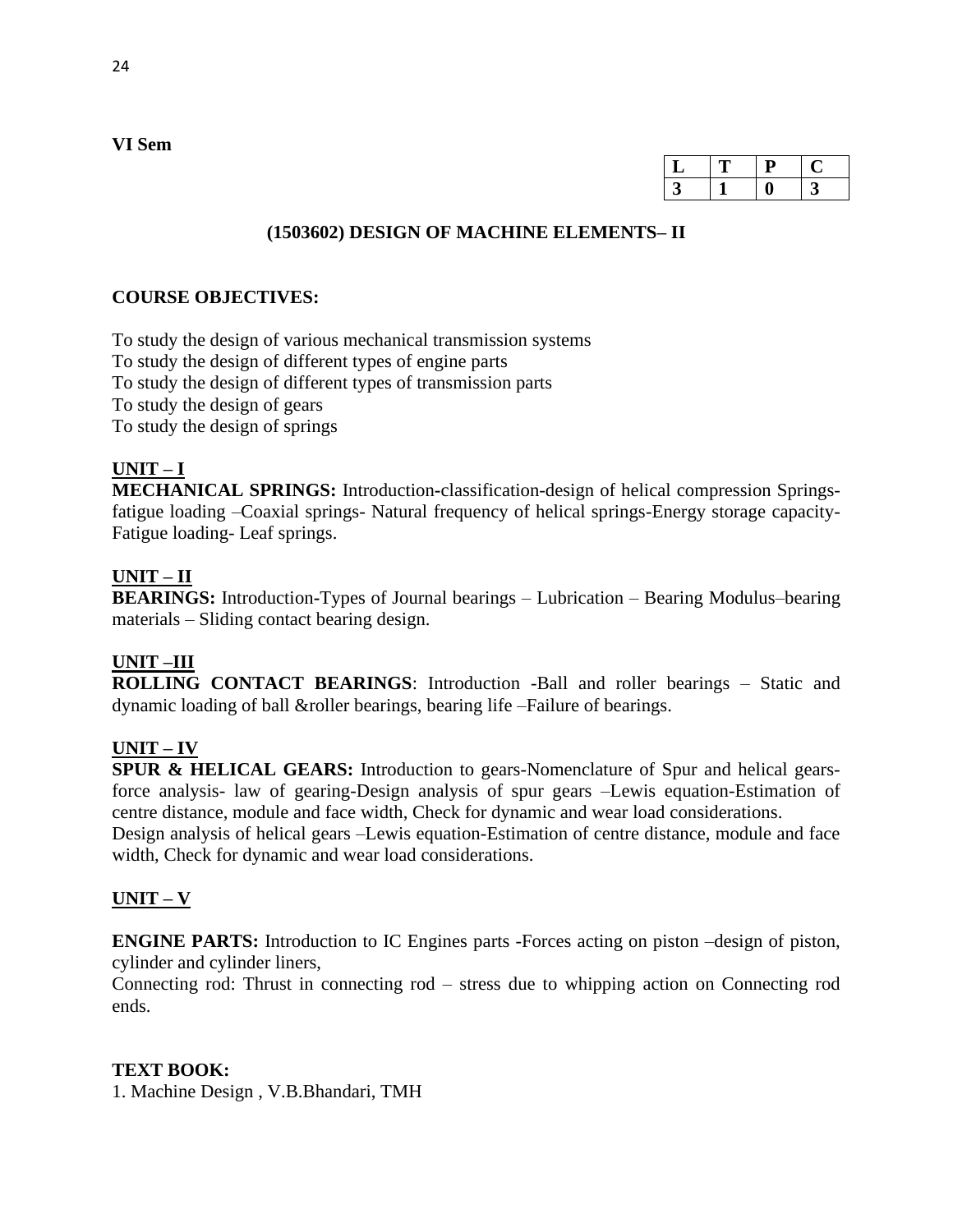2. Machine Design, R.S. Khurmi & J.S.Gupta, S.Chand Publ.

### **REFERENCES:**

- 1. Mech. Engg. Design, JE Shingley
- 2. Design of Machine Elements-II, T. Krishna Rao, I.K. International
- 3 Machine Design, Pandya and Shah, Charotar Publishers, Anand, 17th edition, 20
- 4. Mechanical Engineering Design, JosephE.Shigely,TMH Publishers, New Delhi, 9th edition, 2011
- 5. Design Data Books by KBalaveera Reddy andMahadevan.K

**NOTE:** Design data books are permitted in the examination hall.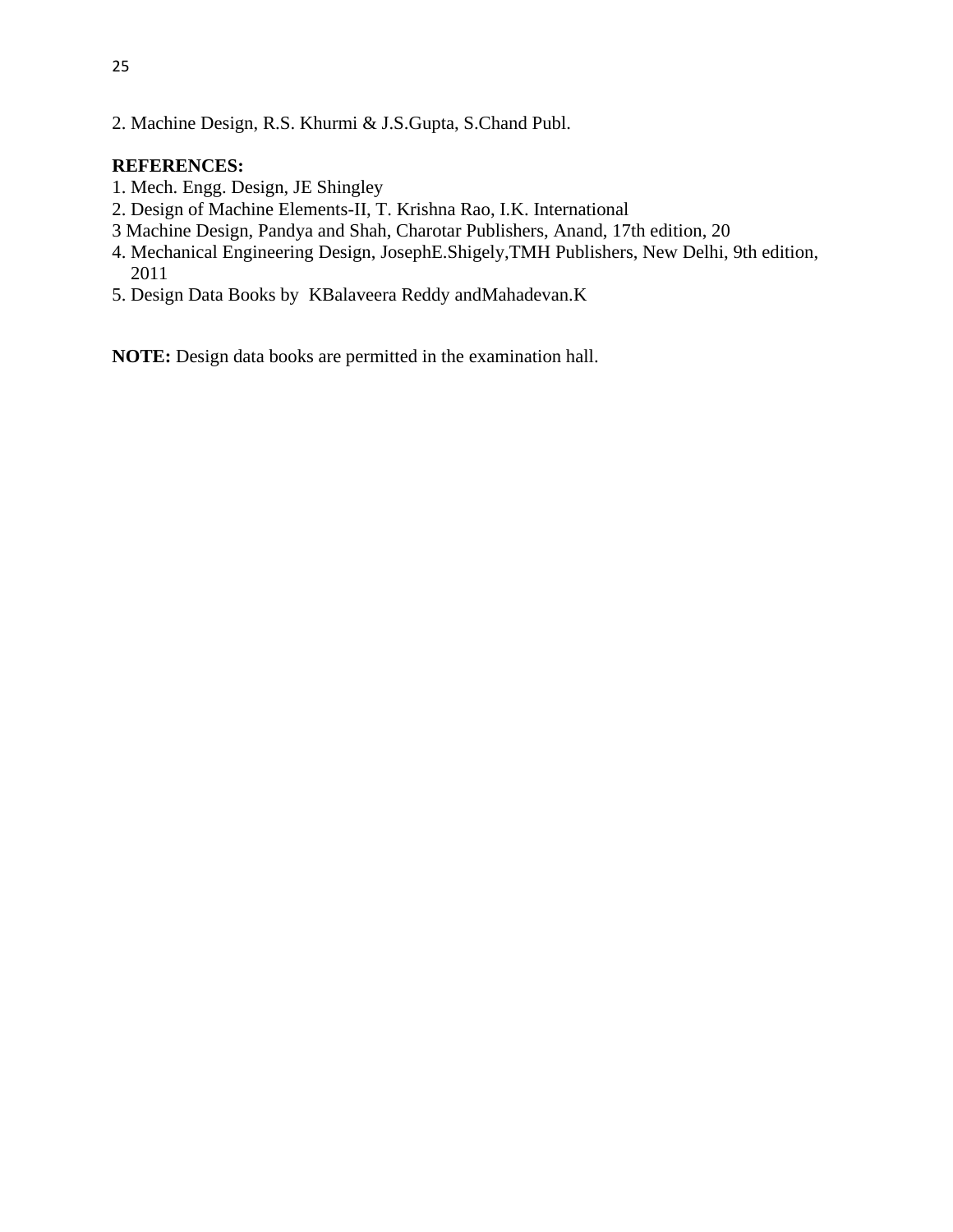| ◡ | н |  |
|---|---|--|
|   |   |  |

### **(1503603) OPERATIONS RESEARCH**

### **COURSE OBJECTIVES:**

- 1. To enlighten the students with the various optimization techniques to understand and apply in industrial operations
- 2. To understand the concepts of linear programming techniques
- 3. To obtain knowledge in inventory control and queuing theory
- 4. To learn simulation techniques
- 5. To understand various sequencing models and application of this models in process planning
- **6.** To understand various replacement models in order to make optimum replacement decisions

### **UNIT – I**

Introduction to operations Research: Development, Definition, Types of models, Operation Research models and Applications

ALLOCATION: Linear programming problem formulation, Graphical solution, Simplex method, Big-M method and Duality

### **UNIT – II**

TRANSPORTATION PROBLEM**:** Formulation, Optimal solution, unbalanced transportation problem, Degeneracy.

Assignment problem: Formulation, Difference between assignment and Transportation models, To represent assignment model as transportation model (or) L.P.P. Optimal solution and applications of Assignment Problem.

### **UNIT – III**

REPLACEMENT**:** Introduction, Replacement of items that deteriorate with time when money value is not considered and considered, Replacement of items that fail completely and Group replacement.

SEQUENCING**:** Introduction, Flow Shop sequencing, n jobs through two machines, n jobs through three machines, n jobs through m machines, Two jobs through m machines, Traveling Salesman problem

### **UNIT IV**

WAITING LINES**:** Single Channel: Poisson arrivals, Exponential Service times with finite queue length and non finite queue length models

Multichannel: Poisson arrivals, Exponential service times with finite queue length and non finite queue length models.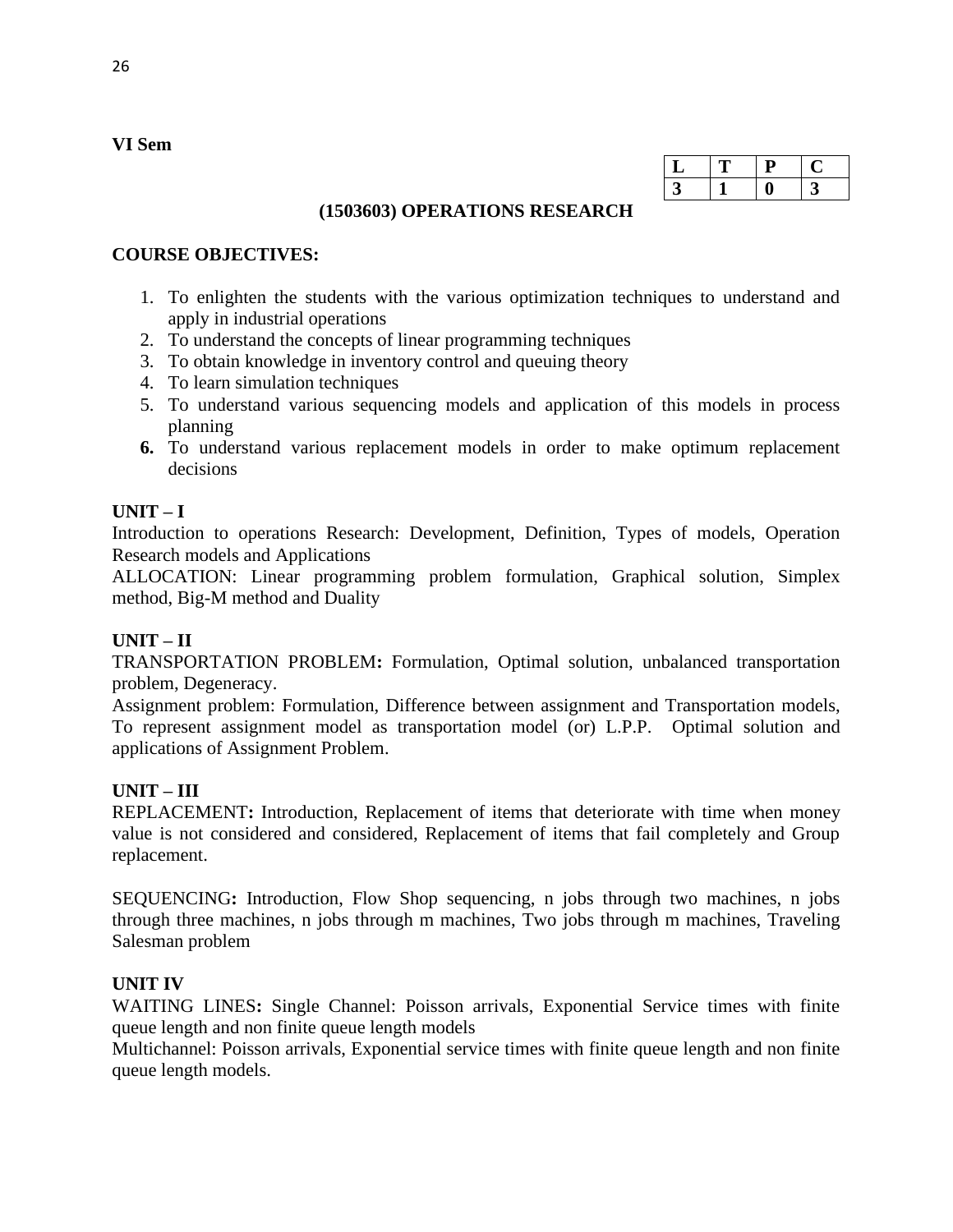### **UNIT – V**

INVENTORY:

Introduction, Single item deterministic models, Purchase inventory models with one price break and multiple price breaks

Stochastic models: Demand may be discrete variable or continuous variable, Instantaneous production, Instantaneous demand and continuous demand and no setup cost.

SIMULATION: Definition, Types of simulation models, Phases of simulation, Applications of simulation, Inventory and Queuing problems, Advantages and disadvantages and Simulation Languages

### **TEXT BOOKS:**

1. Operations Research, K.Rajagopal,PHI.

2. Introduction to Operations Research, Taha, PHI

### **REFERENCES:**

1. Operations Research: Methods & Problems, Maurice Saseini, Arhur Yaspan & Lawrence Friedman

- 2. Operations Research, R.Panneerselvam, PHI Publ.
- 3. Operations Research, J.K. Sharma
- 4. Operations Research, Wayne L. Winston, Thomson Brooks, Cole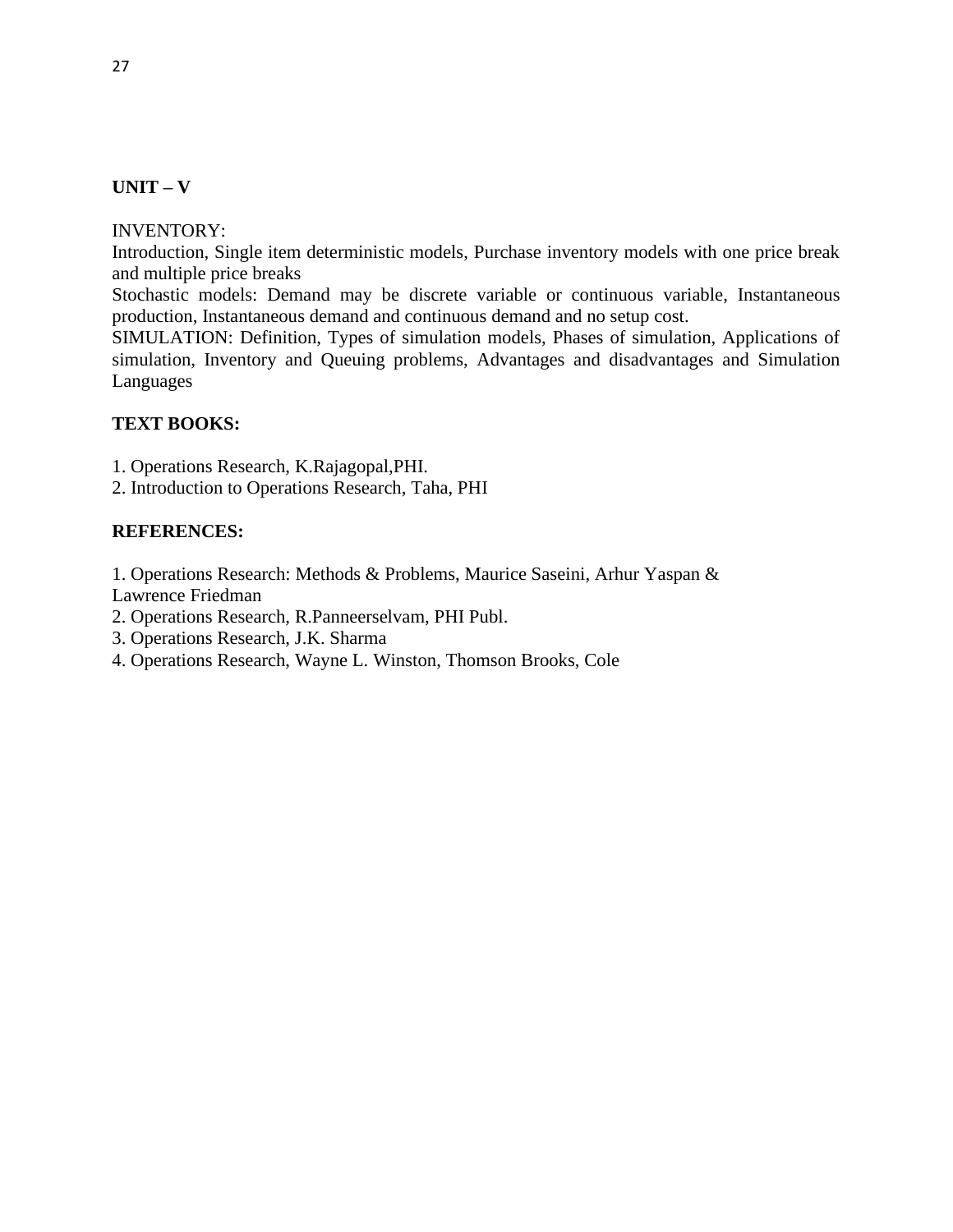# **(1503604) DYNAMICS OF MACHINERY –II**

### **COURSE OBJECTIVES:**

- 1. To understand the principles gyroscopic couple.
- 2. To learn various methods of balancing of rotating masses.
- 3. To know the various forces acting in reciprocating engine mechanism.
- 4. To under the difficulties in complete balancing of reciprocating parts.
- 5. To understand different types of vibrations and to know different methods of finding natural frequency for different mechanical components.

### **UNIT-I**

**Precession:** Gyroscopes, effect of precession motion on the stability of moving vehicles such as motor car, motor cycle, aero planes and ships.

# **UNIT – II**

**Balancing of Rotating Masses:** Balancing of rotating masses - single and multiple – single and different planes.

**Inertia Force Analysis of Reciprocating Engines:** Analytical method for velocity and acceleration of the piston, connecting rod, force analysis of reciprocating mechanism without considering the connecting rod weight, equivalent dynamical system, correction couple

### **UNIT –III**

**Balancing of Reciprocating Masses:** Primary, Secondary and higher balancing of reciprocating masses, Analytical and graphical methods Unbalanced forces and couples – V, multi cylinder, in -line and radial engines for primary and secondary balancing, locomotive balancing – Hammer blow, Swaying couple, variation of tractive force.

### **UNIT – IV**

**Vibrations:** Free Vibration of mass attached to vertical spring – oscillation of pendulums, centers of oscillation and suspension. Transverse loads, vibrations of beams with concentrated and distributed loads. Dunkerly's method, Rayleigh's method, whirling of shafts-critical speeds.

### **UNIT V**

**Torsional Vibrations**: Torsional vibrations- two and three rotor systems, equivalent systems.

**Damped Vibrations**: Free damped and forced damped vibrations- Vibration Isolation & Transmissibility.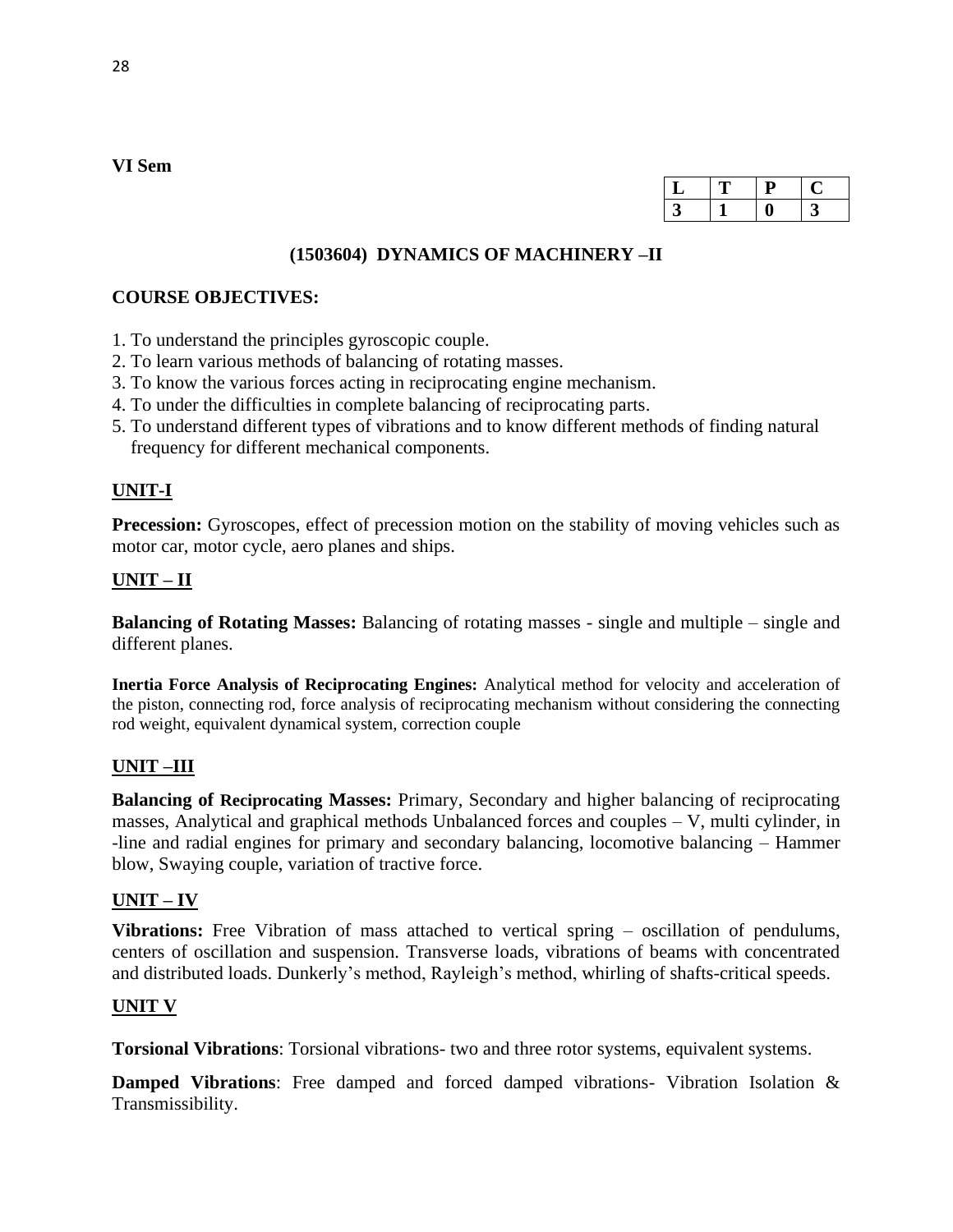### **TEXT BOOKS :**

- 1. Thoery of Machines, S.S Ratan, MGH
- 2. Theory of machines, Khurmi, S.Chand.

#### **REFERENCES :**

- 1. Mechanism and Machine Theory, JS Rao and RV Dukkipati, New Age Publ.
- 2. Dynamics of Machinery, Ballaney, Dhanpat Rai
- 3. Theory of Machines, Thomas Bevan, CBS Publishers
- 4. Theory of Machines, Jagadish Lal & J.M.Shah, Metropolitan.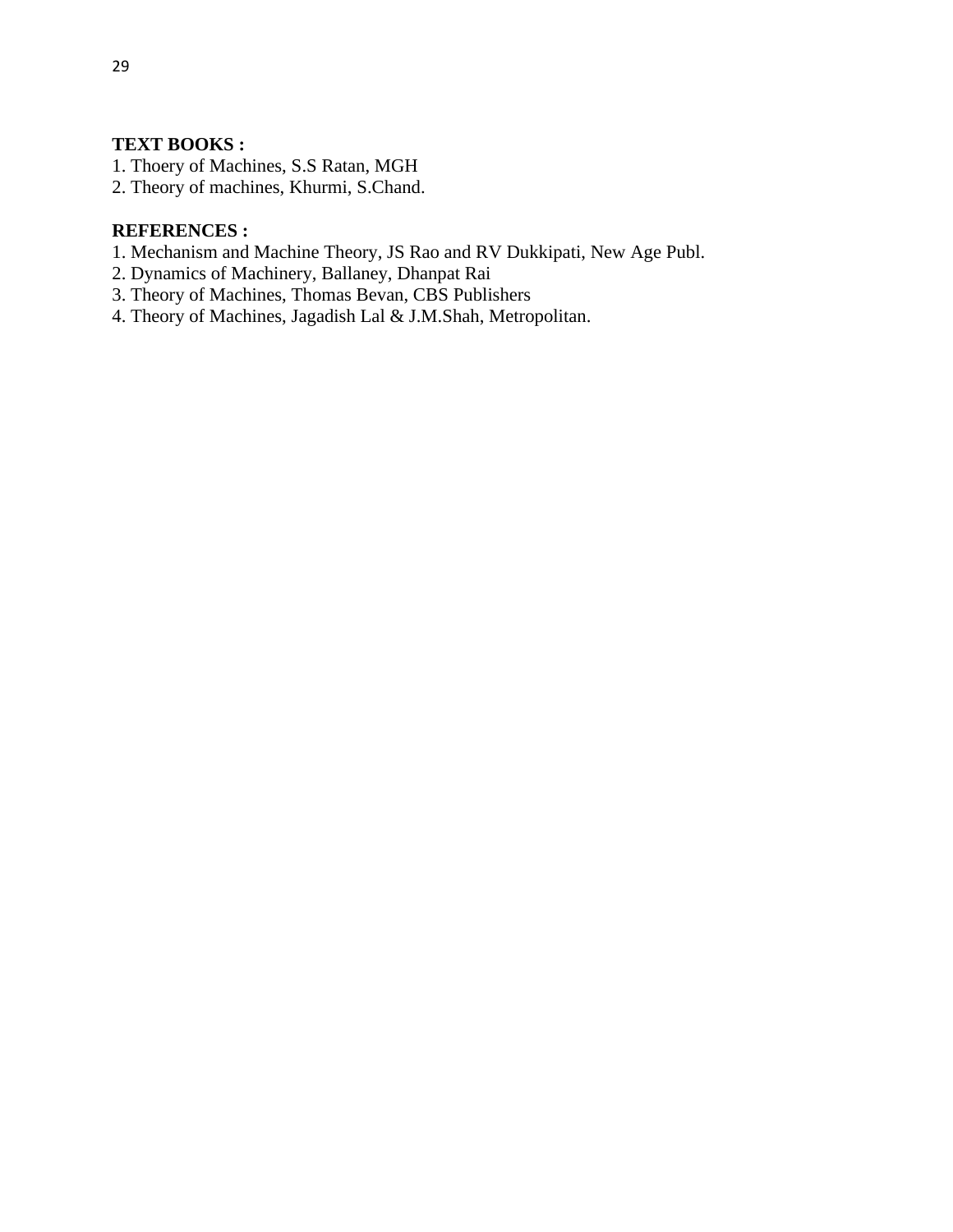| ι. |  |  |
|----|--|--|
|    |  |  |

### **(1503605) REFRIGERATION AND AIR CONDITIONING**

### **COURSE OBJECTIVES:**

On completion of this course, the students are expected to gain knowledge about refrigeration and air conditioning system, analysis and design calculations.

- 1. Understand vapour compression and vapour absorption system Operation.
- 2. Analyze the refrigeration cycles and methods for improving Performance.
- 3. Familiarize the components of refrigeration systems.
- 4. Know the application of refrigeration and air conditioning systems.
- 5. Able to know about human comfort and effective temperature.

# **UNIT – I**

**Introduction to Refrigeration:** Necessity and applications – Unit of refrigeration and C.O.P. – Different refrigeration methods - Air Refrigeration: Ideal and Actual cycles, Open and Dense air systems –- problems – Fundamentals of Refrigeration needs of Air craft.

# **UNIT – II**

**Vapour compression refrigeration** – Basic cycle - working principle and essential components of the plant – COP – Representation of cycle on T-S and P-h charts –Expander vs. Throttling, effect of sub cooling and super heating – cycle analysis –Actual cycle- Influence of various parameters on system performance – Construction and Use of P-h charts – numerical Problems.

**Vapour Absorption Refrigeration System** – description and working of NH**<sup>3</sup>** – water system and Li Br –water (Two shell & Four shell) System -Calculation of max COP.

Principle of operation of three Fluid absorption systems.

# **UNIT III**

**Steam Jet Refrigeration System**: Simple treatment of steam Jet Refrigeration System-Principle and operation of Thermo-electric refrigerator and Vortex tube, testing, charging and maintenance of refrigeration and air conditioning.

**Refrigerants** – Desirable properties – classification of refrigerants used –Nomenclaturesecondary refrigerants- lubricants – Ozone Depletion – Global Warming new refrigerants.

# **UNIT –IV**

**Introduction to Air Conditioning:** Psychrometric Properties & Processes- problems on psychrometric processes. – Need for Ventilation, Consideration of Infiltrated air – Heat Load concepts: Simple treatment on RSHF, GSHF, and ERSHF.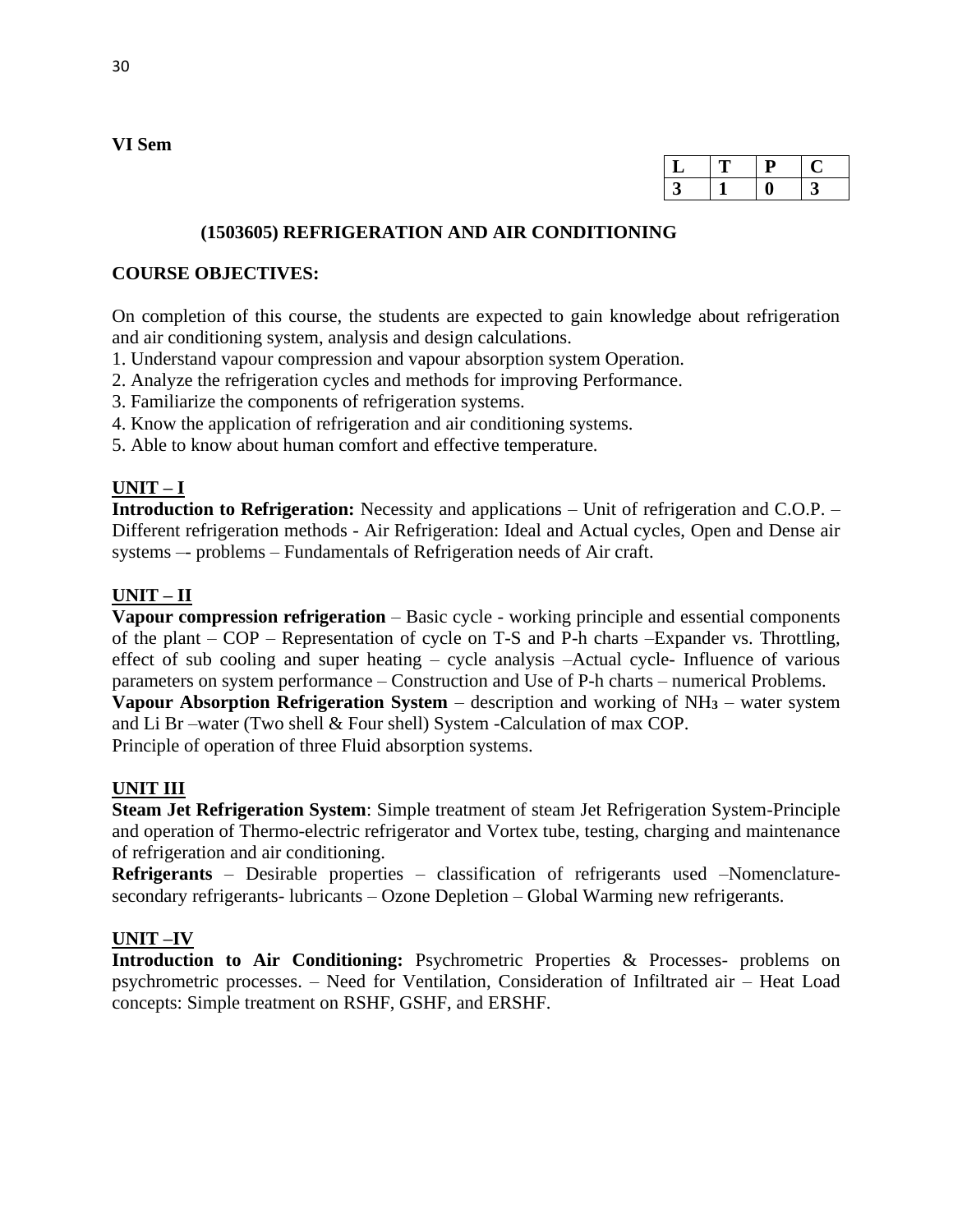### **UNIT V**

Requirements of human comfort and concept of Effective Temperature- Comfort chart–Comfort Air Conditioning- Summer, Winter & year round air conditioning-Split air conditioning – window air conditioning (Elementary treatment for Summer, Winter and Year Round Air-Conditioning).

### **TEXT BOOKS:**

- 1. A Course in Refrigeration and Air conditioning, SC Arora & Domkundwar, Dhanpat Rai publications
- 2. Refrigeration and Air Conditioning, Manohar Prasad, 2/e, New Age.
- 3. Principles of Refrigeration, Dossat, 4/e, Pearson Edu.

### **REFERENCES:**

- 1. Refrigeration and Air Conditioning, CP Arora, 3/e, TMH, 2008
- 2. Basic Refrigeration and Air-Conditioning Ananthanarayanan, TMH Refrigeration and Air Conditioning, 3/e, TMH, 2010
- 3. Refrigeration and Air Conditioning, R.K.Rajput, S.K.KATARIA&SONS
- 4**.** Refrigeration and Air Conditioning, R.S khurmi and J K Gupta, S.Chand publications

**Tables/Codes:** Refrigeration & Psychrometric charts by Dr.S.S.Banwit & Dr. S.C. Laroiya, Birla publications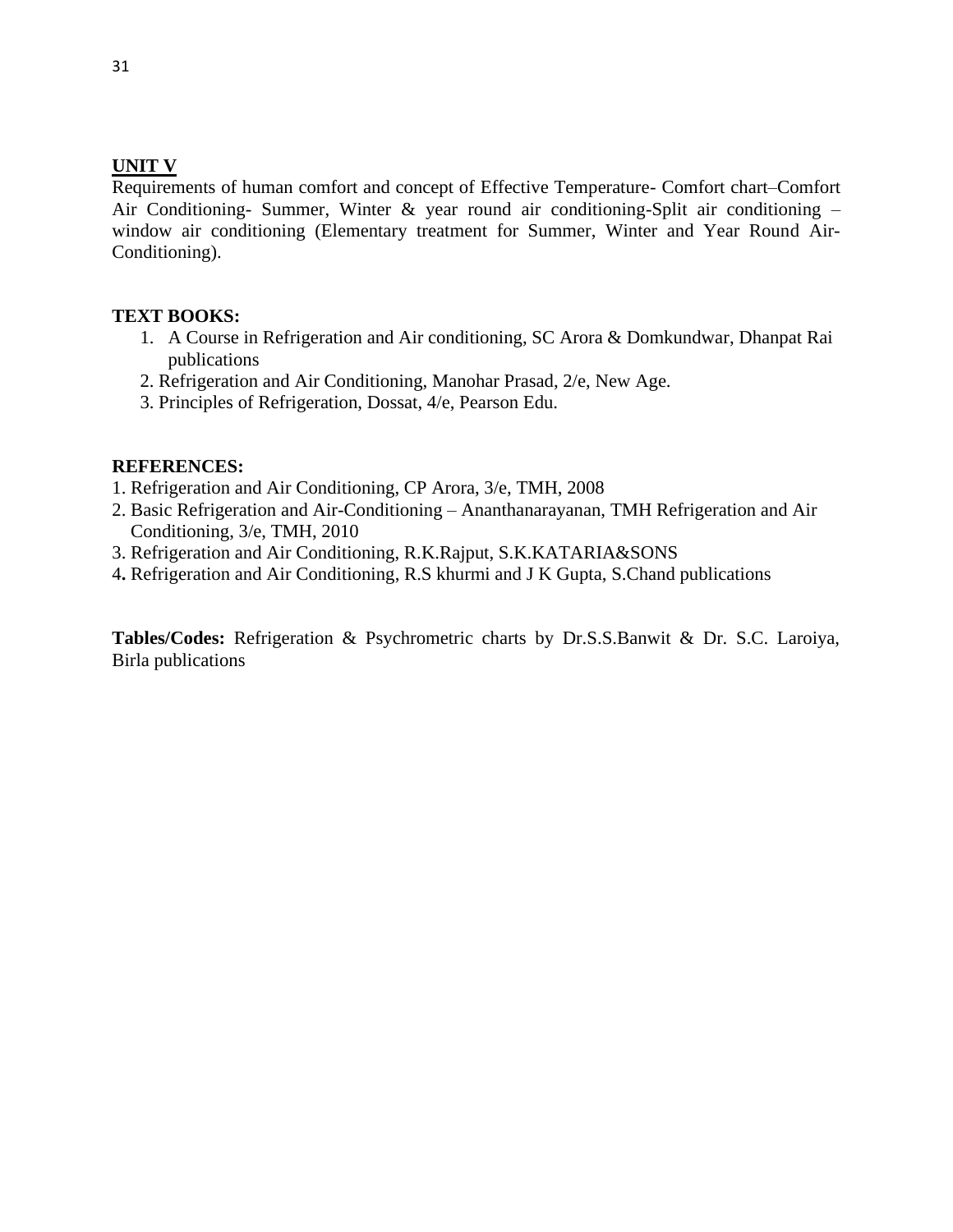### **(1503606) AUTOMOBILE ENGINEERING**

#### **(ELECTIVE –II)**

#### **COURSE OBJECTIVES:**

- **1. The anatomy of the automobile in general.**
- **2. The Location and importance of each part.**
- **3. The functioning of the engine and its accessories, gear box, clutch, brakes, steering, axles and wheels.**
- **4. Suspension, frame, springs, and other connections**

**5. Emission, ignition, controls, electrical systems and ventilation** 

### **UNIT – I**

**Introduction:** Components of a four wheeler automobile – chassis and body – power unit –power transmission – rear wheel drive, front wheel drive, 4 wheel drive – types of automobile engines, engine construction, turbo charging and super charging – oil filters, oil pumps – crank case ventilation.

### **UNIT – II**

**Fuel System:** S.I. Engine: Fuel supply systems, Mechanical and electrical fuel pump – filters– carburetor – types – air filters – Gasoline injection.

**C.I. Engines:** Requirements of diesel injection systems, types of injection systems, fuel pump, nozzle spray formation, injection timing, testing of fuel pumps.

**Emissions from Automobiles** – Pollution standards National and international – Pollution Control– Techniques – Multipoint fuel injection for SI Engines- Common rail diesel injection Emissions from alternative energy sources– hydrogen, Biomass, alcohols, LPG, CNG - their merits and demerits.

### **UNIT – III**

**Cooling System:** Cooling Requirements, Air Cooling, Liquid Cooling, Thermo, water and Forced Circulation System – Radiators – Types – Cooling Fan - water pump, Thermostat, evaporative cooling – pressure sealed cooling – antifreeze solutions. **Ignition System:** Function of an ignition system, battery ignition system, constructional features of storage battery, auto transformer, contact breaker points, condenser and spark plug – Magneto coil ignition system, electronic ignition system using contact breaker, electronic ignition using contact triggers – spark advance and retard mechanism.

**Braking System:** Mechanical brake system, Hydraulic brake system, Pneumatic and vacuum brake systems.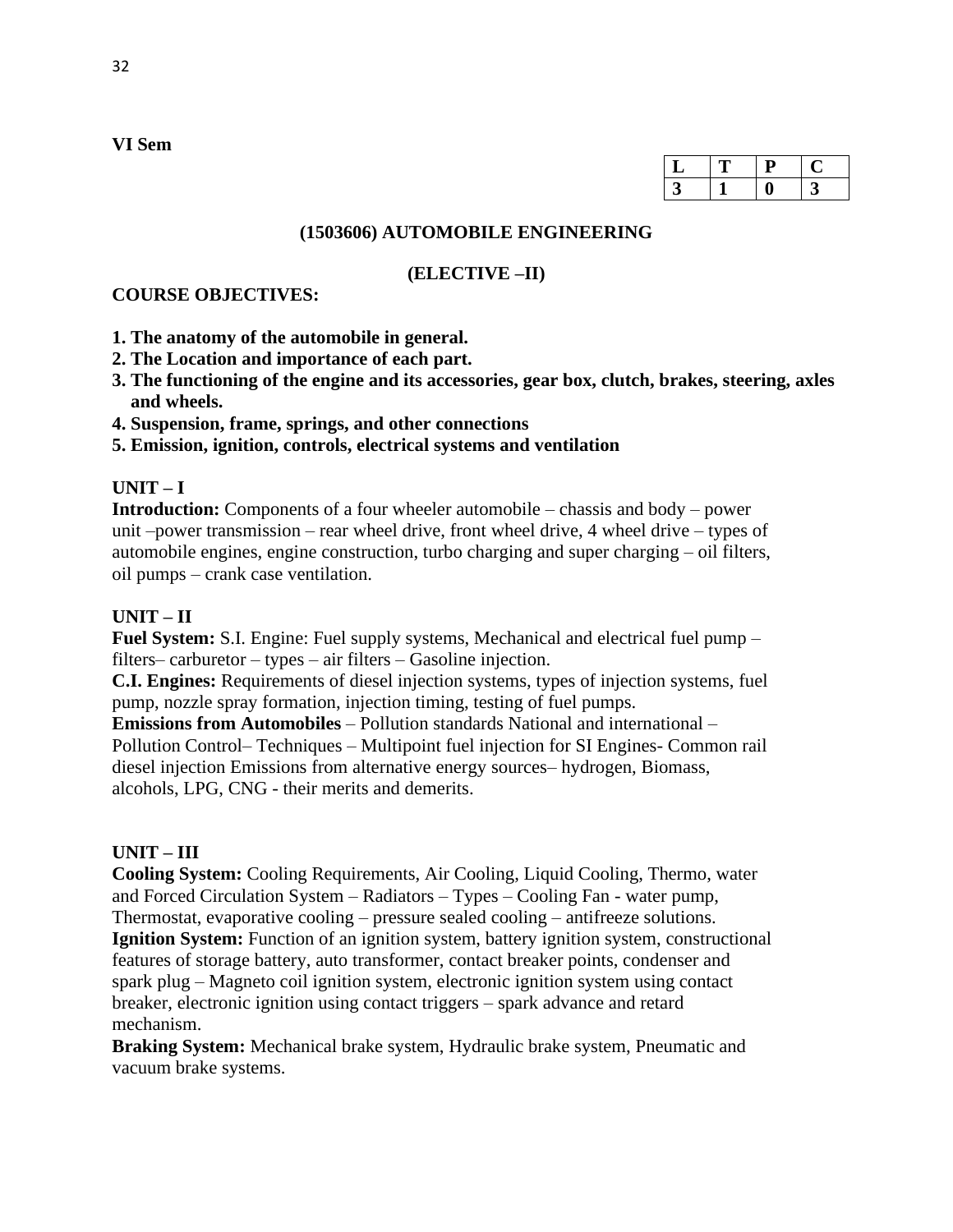# **Unit – IV**

**Electrical System:** Charging circuit, generator, current – voltage regulator – starting system, Bendix drive, mechanism of Solenoid switch, Lighting systems, Horn, wiper, Fuel gauge – oil pressure gauge, Engine temperature indicator.

# **UNIT – V**

**Transmission System:** Clutches- Principle- fluid fly wheel – gear box- types: sliding mesh, constant mesh, synchromesh, epi-cyclic, over drive, torque converter. Propeller shaft – Hotch – Kiss drive, Torque tube drive, universal joint, differential, rear axles.

**Steering System:** Steering geometry – camber, castor, king pin rake, combined angle toe-in, center point steering, steering gears – types, steering linkages.

**Suspension System:** Objects of suspension systems – rigid axle suspension system,

torsion bar, shock absorber, Independent suspension system.

Introduction to Power Steering.

# **TEXT BOOKS:**

- 1. Automotive Mechanics –Vol.1&Vol.2, Kirpal Singh.
- 2. Automobile Engineering, William Crouse
- 3. Alternate Fuels, Thipse, Jaico Publ. House

# **REFERENCE BOOKS:**

- 1. Automobile Engineering, R.K.Rajput, Lakshmi Publ.
- 2. Automobile Engineering, K.K. Ramalingam, scitech Publ.
- 3. Automotive Engines, Newton, Steeds & Garret.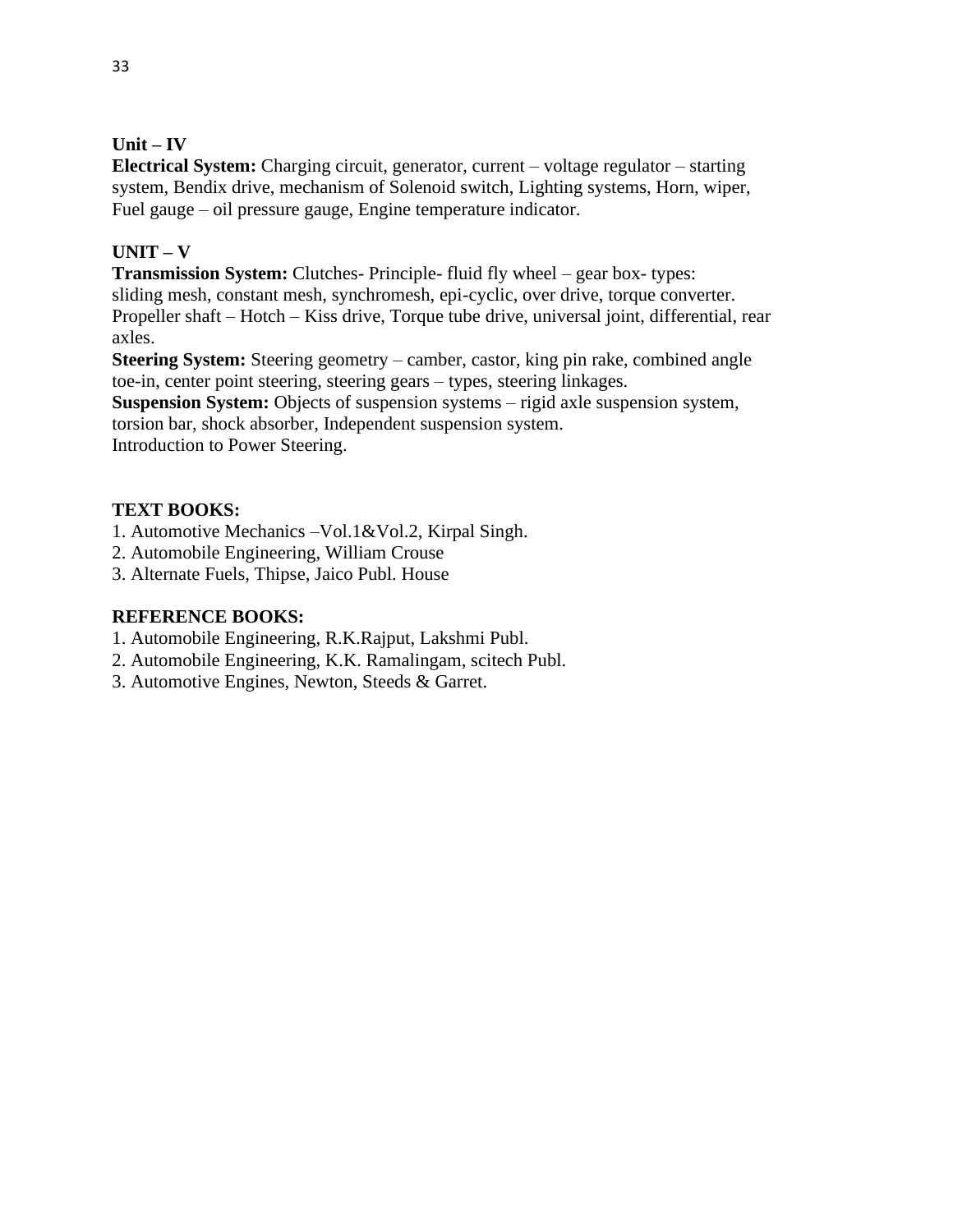|  | L |  |
|--|---|--|
|  |   |  |

### **(1503607) INTERNAL COMBUSTION ENGINES**

#### **(ELECTIVE –II)**

### **COURSE OBJECTIVES:**

On completion of this course, the students are expected to understand the fundamental principle, operation, performance of IC Engines, auxiliary systems, combustion of SI & CI engines, various fuels used and engine emissions.

- 1. Acquire the knowledge of engine components and fuel air cycles.
- 2. Understand the working of engine auxiliary systems.
- 3. Understand the combustion aspects of SI Engines
- 4. Understand the combustion aspects of CI Engines.
- 5. Know the various alternate fuels, engine emissions, measuring and control techniques

### **UNIT I - COMPONENTS OF IC ENGINES AND PERFORMANCE**

Classification of Internal combustion Engine, Function and operation of Two stroke and Four stroke engines, Comparison of SI and CI and two stroke and four stroke engines, Effects of supercharging and supercharging Types - centrifugal, roots, vane, Types of scavenging process, Design and Performance data, Efficiency, Specific fuel consumption, IMEP determination - Simple calculations -Performance characteristics, Heat balance calculations, Fuel air cycles and their significance, Comparison of air-standard and fuel air cycles.

### **UNIT II - ENGINE AUXILIARY SYSTEMS**

Desirable air- fuel ratios for starting, warm up, acceleration, idling and normal operation, Necessity of Carburetors and their function and types, Function and classification of injection systems, Injection pump, governor and nozzle types, Description of construction and function of Electronic injection system and MPFI systems, Energy requirement of ignition system, need, Types - Battery and Magneto ignition types, Ignition timing and engine parameters, Engine oil properties, lubrication system types - mist, wet sump and dry sump lubrication systems, Types of cooling systems - Direct and Indirect - Coolant and antifreeze solutions.

# **UNIT III - COMBUSTION IN SI ENGINES**

Homogeneous and heterogeneous mixture, Combustion in spark ignition engines,Stages of combustion in spark ignition engines, Flame front propagation, Factors influencing flame speed, Rate of pressure rise, Phenomenon of knock in SI engines, Effect of engine variables on knock, Combustion chambers for SI engines - Smooth engine operation, High power output and thermal efficiency, Stratified charge engine.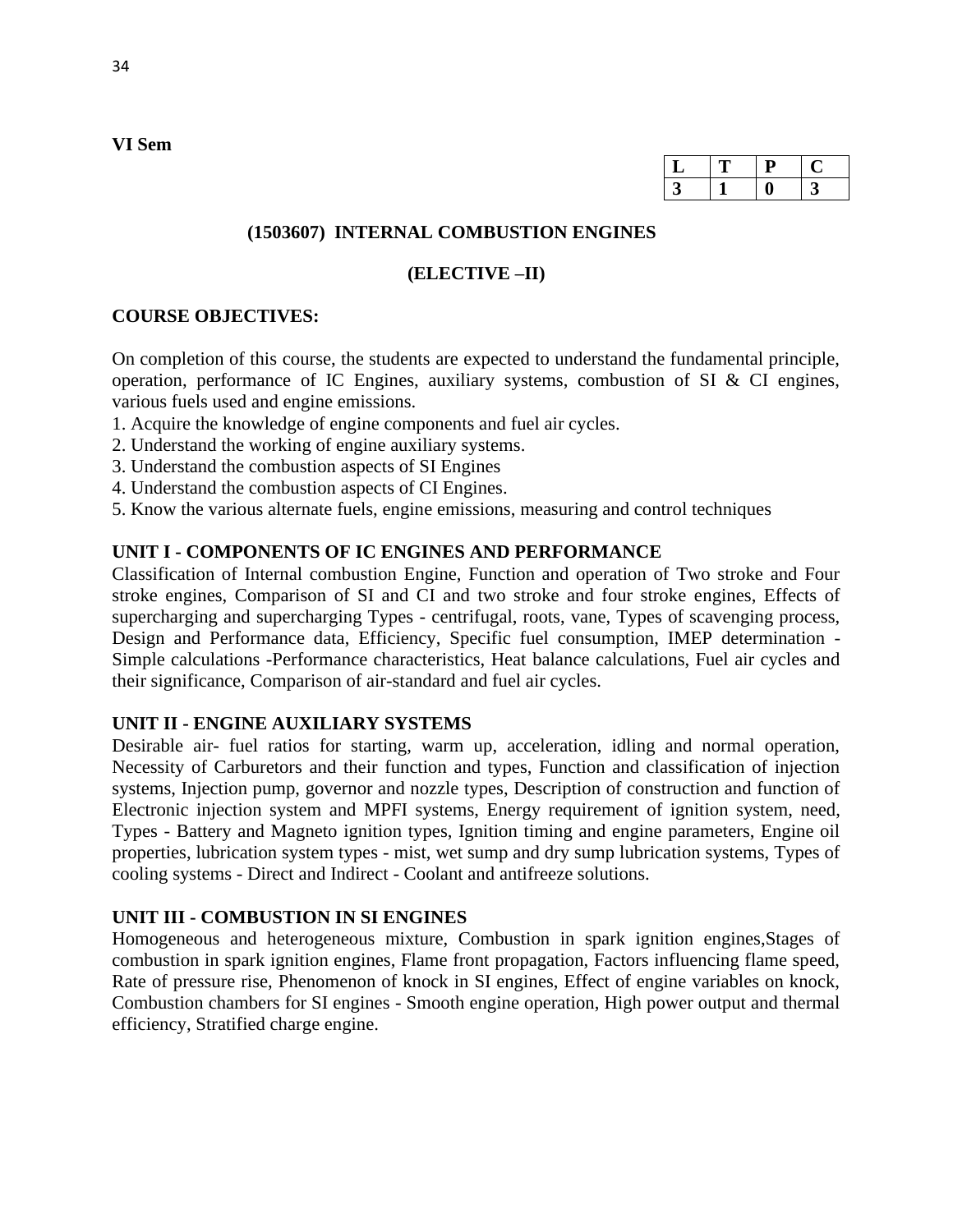## **UNIT IV - COMBUSTION IN CI ENGINES**

Combustion in CI engine, Stages of combustion in CI engines, Factors affecting the delay period - compression ratio, engine speed, output, atomization and duration of injection, quality of fuel, intake temperature, intake pressure, Phenomenon of knock in CI engines, Comparison of knock in SI and CI engines, Air motion - Swirl - Squish.

### **UNIT V - ALTERNATE FUELS AND EMISSION**

Alternate Fuels -Alcohol, Methanol, Ethanol, Gaseous fuel - Hydrogen, CNG, LPG, Biodiesel production, advantages & disadvantages. Air pollution due to IC engines, Hydrocarbon emission and their reasons, Formation of oxides of nitrogen, CO, Particulates, aldehydes, sulphur, lead and phosphorus emissions, catalytic converter, exhaust gas recirculation, Flame ionization detector, NDIR, smoke types - measuring device. Emission standards

### **TEXT BOOKS**

1. Ganesan.V, "Internal Combustion Engines", Tata McGraw-Hill, New Delhi,2009.

2. Ramalingam.K.K, "Internal Combustion Engines- Theory and practice",SciTech publications India Pvt. Ltd., Chennai, 2010.

### **REFERENCES**

1. Thipse.S.S, "Internal Combustion Engines", Jaico Publication House., 2010.

2. Thipse.S.S, "Alternate Fuels", Jaico Publication House., 2010.

3. Mathur.M.L and Sharma.R.P, "A course in Internal Combustion Engines", Dhanpat Rai & Sons, New Delhi, 2010.

4. Heywood.J.B, "Internal Combustion Engine Fundamentals", McGraw Hill International, New York, 2008.

5. Domkundwar.V.M, "A course in Internal Combustion Engines", Dhanpat Rai & Sons, 2010.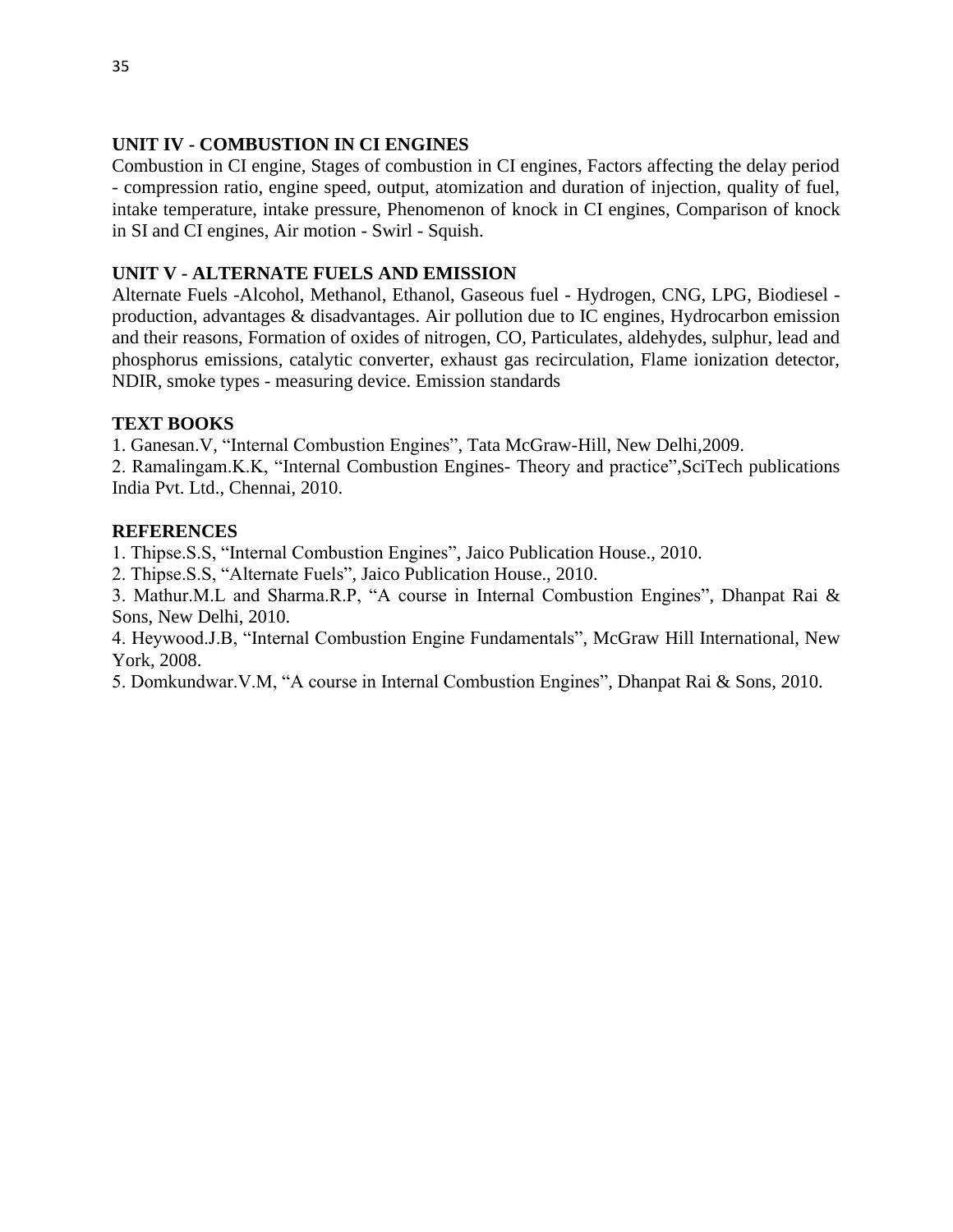| ı. |  |  |
|----|--|--|
|    |  |  |

## **(1503608) POWER PLANT ENGINEERING (ELECTIVE - II)**

# **COURSE OBJECTIVES:**

This course serves as an introduction to fossil-fuel plants for both steam generation and electricity production and electricity production using I.C engine power plants, gas turbine power plants, hydroelectric power plants, nuclear power plants and power from non-conventional sources. Following an overview of an entire plant and an introduction to combustion processes, each subsystem of a fossil-fuel plant will be considered. The subsystems include fuel preparation and handling, boiler types and the fundamentals of steam generation, water systems (condensatefeed water, makeup, cooling, and waste). Consideration will be given to environmental aspects of steam and power generation as well as operations, maintenance, and controls issues. Objectives that students will meet at the end of the course:

1. list the sub systems of a plant, indicating the function of each subsystem

2. Sketch typical subsystems of a power plant (example: sketch the coal and ash handling system

3. Perform basic analyses associated with each subsystem

4. Sketch the flow of water-steam, fuel, and air through a plant

5. Select the type of plant appropriate for a given application

# **UNIT – I**

Introduction to the Sources of Energy – Resources and Development of Power in India STEAM POWER PLANT: Plant Layout, Working of different Circuits, Fuel and handling equipments, types of coals, coal handling, choice of handling equipment, coal storage, Ash handling systems, cooling towers and condensers.

# **UNIT – II**

INTERNAL COMBUSTION ENGINE PLANT: DIESEL POWER PLANT: Introduction –IC Engines, types, construction– Plant layout with auxiliaries – fuel supply system, air starting equipment, lubrication and cooling system – super charging.

GAS TURBINE PLANT: Introduction – classification - construction – Layout with auxiliaries – Principles of working of closed and open cycle gas turbines. Combined Cycle Power Plants and comparison

# **UNIT – III**

HYDRO ELECTRIC POWER PLANT: Water power – Hydrological cycle / flow measurement – drainage area characteristics – Hydrographs – storage and Pondage –classification of dams and spill ways.

HYDRO PROJECTS AND PLANT: Classification – Typical layouts – plant auxiliaries –plant operation pumped storage plants.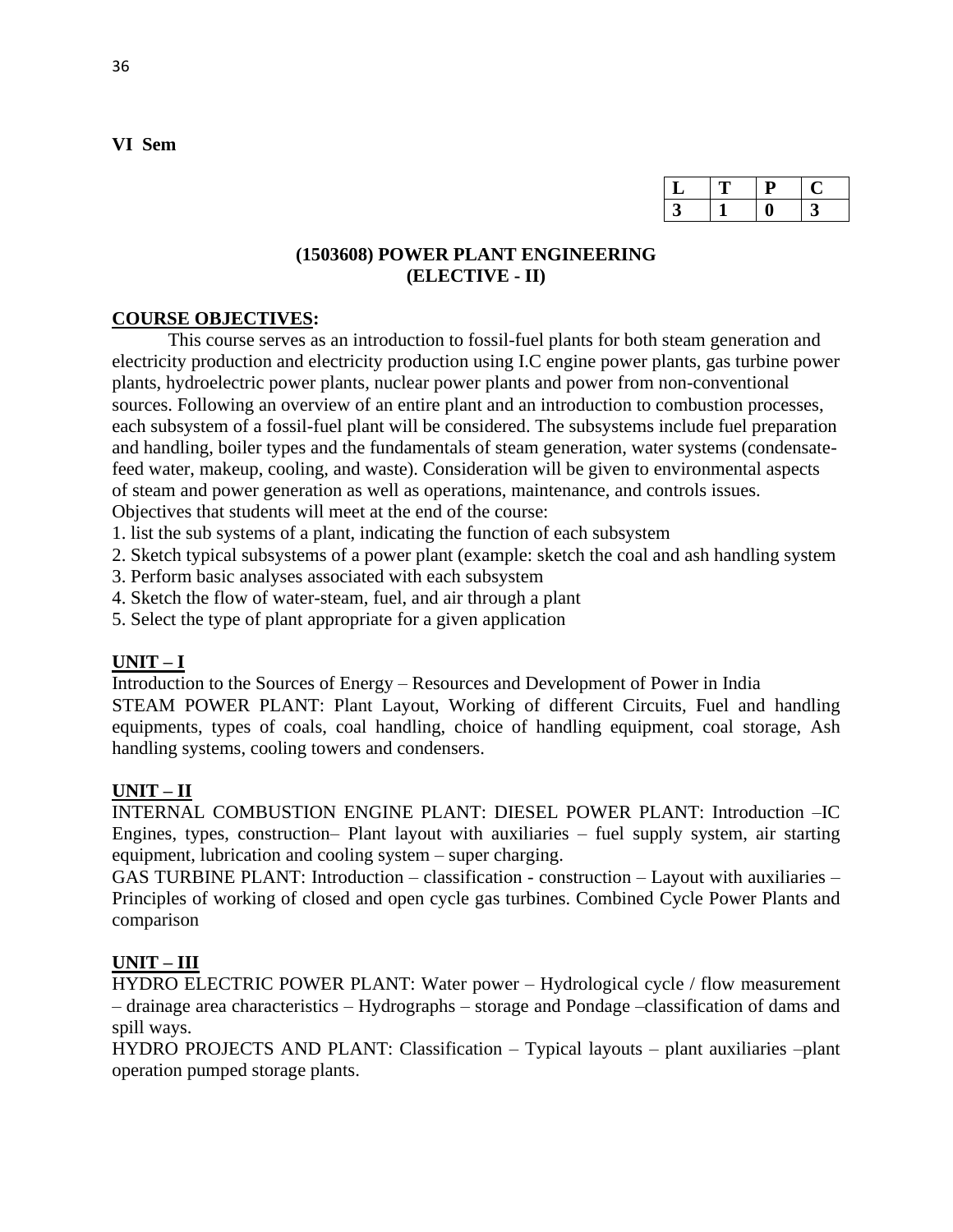NUCLEAR POWER STATION: Nuclear fuel – breeding and fertile materials – Nuclear reactor – reactor operation.

TYPES OF REACTORS: Pressurized water reactor, boiling water reactor, sodium graphite reactor, fast Breeder Reactor, Homogeneous Reactor, Gas cooled Reactor, Radiation hazards and shielding – radioactive waste disposal.

### **UNIT IV**

POWER FROM NON-CONVENTIONAL SOURCES: Utilization of Solar- Collectors-Principle of Working, Wind Energy – types – HAWT, VAWT -Tidal Energy. DIRECT ENERGY CONVERSION: Solar energy, Fuel cells, MHD generation.

### **UNIT – V**

POWER PLANT ECONOMICS AND ENVIRONMENTAL CONSIDERATIONS: Capital cost, investment of fixed charges, operating costs, general arrangement of power distribution, Load curves, and load duration curve. Definitions of connected load, Maximum demand, demand factor, average load, load factor, diversity factor – related exercises. Effluents from power plants and Impact on environment – pollutants and pollution standards – Methods of Pollution contro

### **TEXT BOOK:**

- 1. Power Plant Engineering, P.K.Nag, 2/e, TMH.
- 2. Power Plant Engineering, P.C.Sharma , S.K.Kataria Publ
- 3. A Course in Power Plant Engineering, Arora and S. Domkundwar

### **REFERENCES :**

.

- 1. Power plant Engineering, Ramalingam, Scietech Publ.
- 2. A Text Book of Power Plant Engineering , Rajput. R.K., 4/e, Laxmi Publ,2007.
- 3. Power Plant Engineering, C. Elanchezian and others, I.K. International, 2010.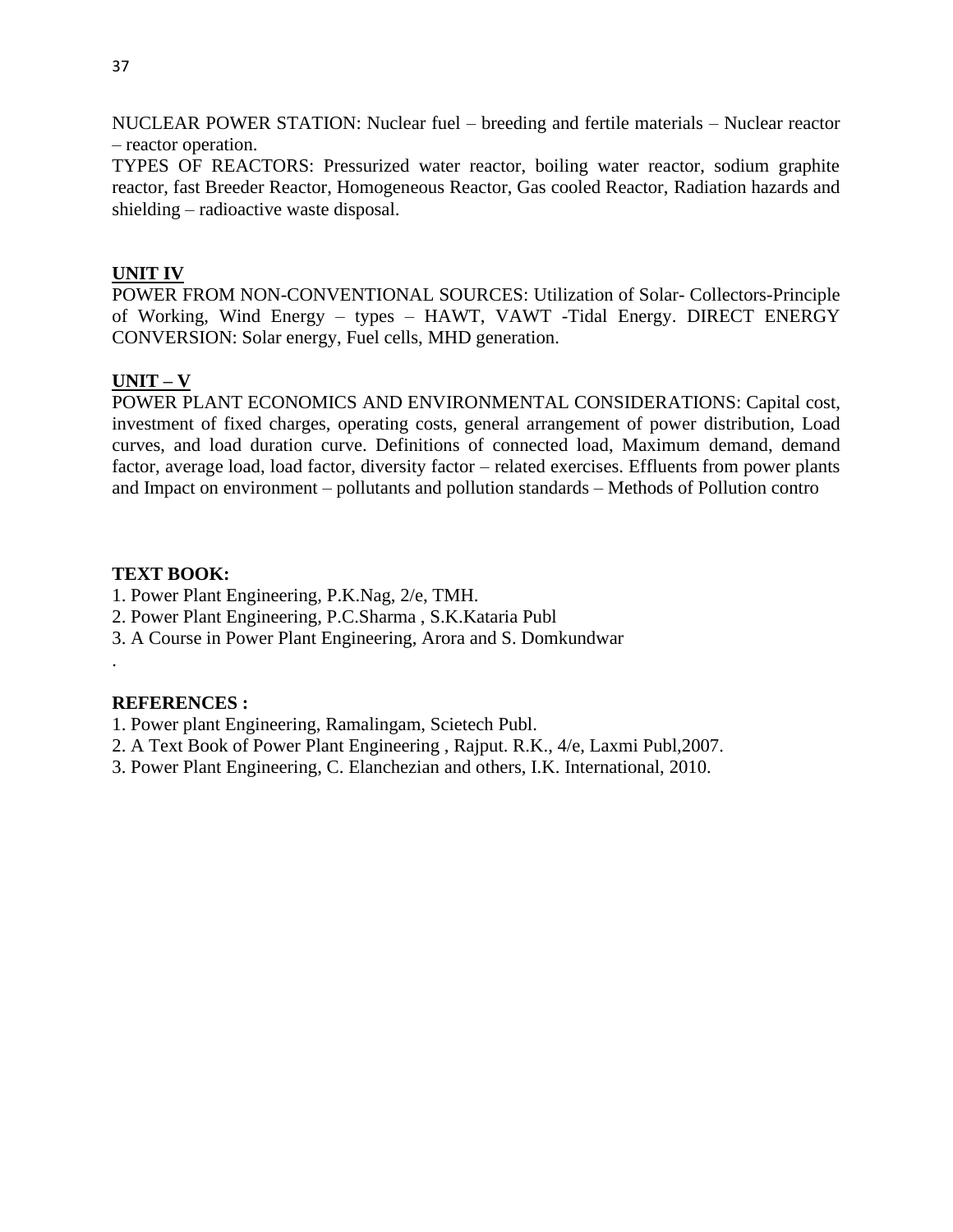| ◡ | П | IJ |  |
|---|---|----|--|
|   |   |    |  |

### **(1503609) METROLOGY AND MACHINE TOOLS LAB**

#### **Minimum number of five experiments from each section**

#### **Section A:**

1. Measurement of lengths, heights, diameters by vernier calipers, micrometersetc.

2. Measurement of bores by internal micrometers and dial bore indicators.

3. Use of gear teeth, vernier calipers and checking the chordal addendum and chordal height of spur gear.

- 4. Alignment test on the lathe.
- 5. Alignment test on milling machine.
- 6. Study of Tool makers microscope and its application
- 7. Angle and taper measurements by Bevel protractor, Sine bars, etc.
- 8. Use of spirit level in finding the flatness of surface plate.
- 9. Thread measurement by Two wire/ Three wire method.
- 10. Surface roughness measurement by Talysurf instrument.
- 11. Surface Wear Resistances Test using Electro Spark Coating Device.

#### **Section B:**

1. Demonstration of construction & operations of general purpose machines: Lathe, Drilling machine, Milling machine, Shaper, Planning machine, Slotting machine, Cylindrical Grinder, Surface grinder and Tool & cutter grinder.

- 2. Job on Step turning and taper turning on lathe machine
- 3. Job on Thread cutting and knurling on -lathe machine.
- 4. Job on Drilling and Tapping
- 5. Job on Shaping and Planning
- 6. Job on Slotting
- 7. Job on Milling Job on Cylindrical Surface Grinding
- 8. Job on Grinding of Tool angles.